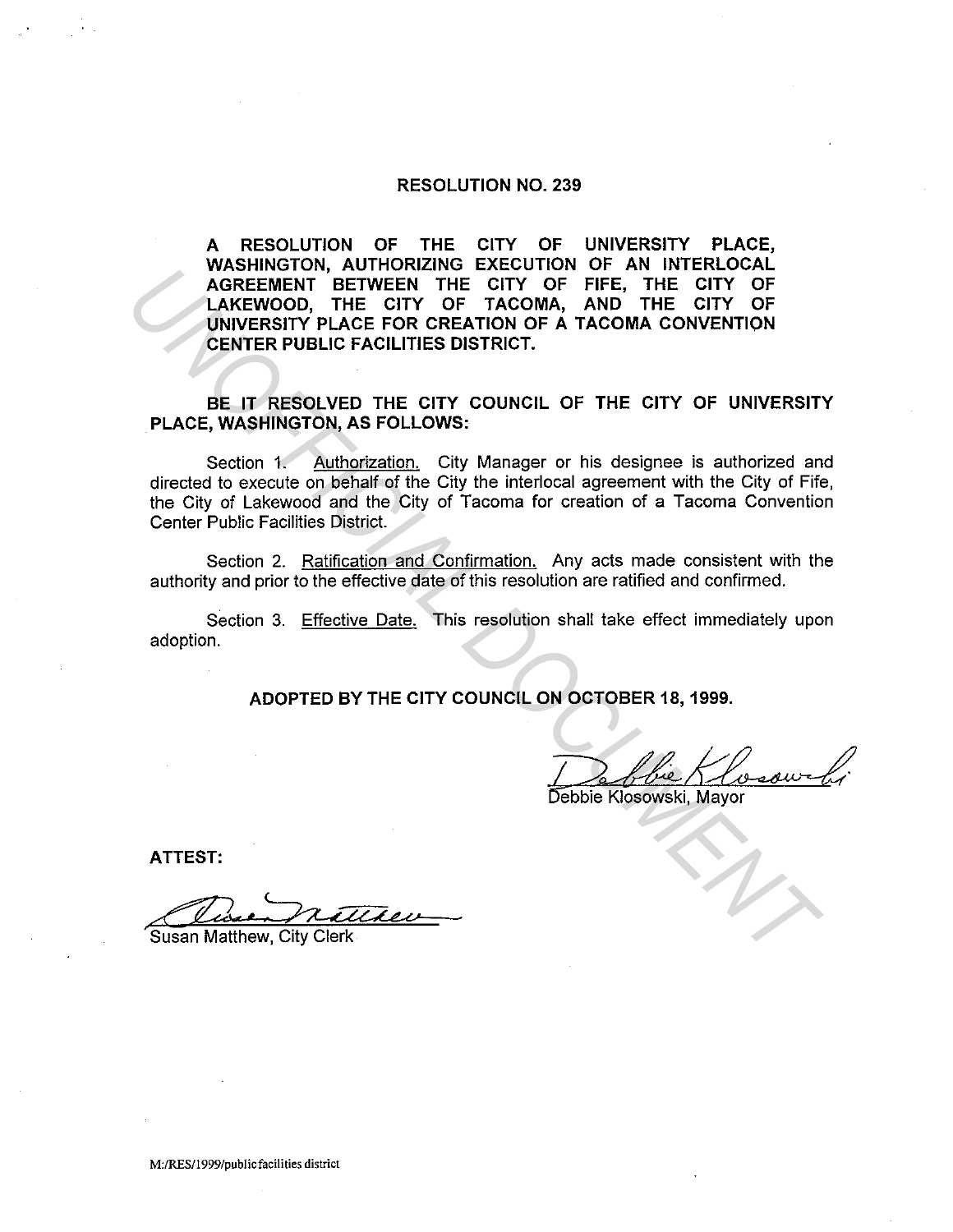# **INTERLOCAL AGREEMENT BETWEEN THE CITY OF FIFE, THE CITY OF LAKEWOOD, THE CITY OF TACOMA, AND THE CITY OF UNIVERSITY PLACE FOR CREATION OF THE GREATER TACOMA REGIONAL CONVENTION CENTER PUBLIC FACILITIES DISTRICT**

**THIS INTERLOCAL AGREEMENT** is made and entered into this day of 1999, between the CITY OF FIFE ("Fife"), THE CITY OF LAKEWOOD ("Lakewood"), THE CITY OF TACOMA ("Tacoma"), and the CITY OF UNIVERSITY PLACE ("University Place").

#### **RECITALS**

**WHEREAS** the Laws of Washington, Chapter 165, 1999 Regular Session, Sections 1 through 23, authorize the legislative authorities of any contiguous group of cities located in a county or counties, each with a population of less than one million, to enter into an agreement under RCW 39.34 for the creation and joint operation of a public facilities district ("District") to facilitate the construction and operation of a regional convention center, and

**WHEREAS** Fife, Lakewood, Tacoma, and University Place recognize and find that there is a public need for a new regional convention center ("Convention Center'') to be located in Tacoma, and recognize the public use and benefit to the citizens of these cities to be derived from the construction and operation of such a Convention Center, and

**WHEREAS** Tacoma has, by ordinance, appropriated and expended funds for pre-construction activities including analysis of site locations and preliminary design studies for the Convention Center. Further, Tacoma has, by resolution, identified a preferred site for the Convention Center, and is currently undertaking appraisal of properties within the preferred site and engaging in negotiations for purchase and sale of the properties ahd relocation of owners and tenants. Further, Tacoma intends to provide debt financing for the Convention Center, and THIS INTERLOCAL AGREEMENT is made and entered into this date<br>
<sup>1</sup>United United States and entered into this default and the CITY OF THE CITY OF ICTY OF THE CITY OF LAKEWORT<br>
<sup>1</sup>United CITY OF TACOMA ("Tacoma"), and the CIT

**WHEREAS** Fife, Lakewood, Tacoma, and University Place desire to create a District to facilitate the commencement of construction and operation of the Convention Center in Tacoma before January 1, 2003, and

**WHEREAS** the District will assist in financing the Convention Center through imposition of a sales and use tax of not more than 0.033 percent to be collected from those persons who are taxable by the State of Washington under RCW 82.08 and 82.12 upon the occurrence of any taxable event within the District. Further, the District may additionally impose charges, fees, and other taxes through other means authorized by the Laws of Washington, Chapter 165, 1999 Regular Session, Sections 4(d), 10, 11, and 13;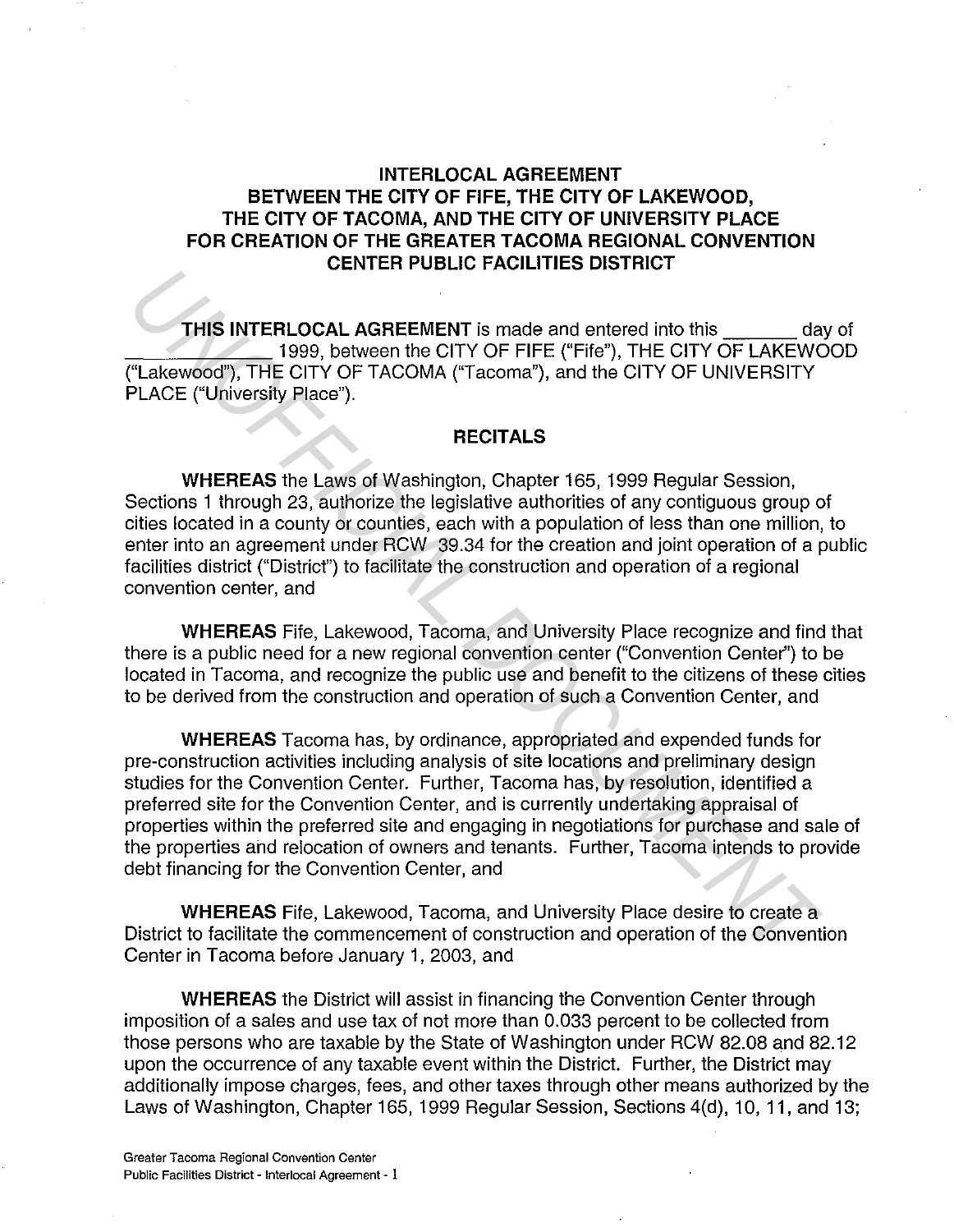provided that the imposition of admission and parking taxes shall apply only to admission to and parking at the Regional Convention Center facility, and

**WHEREAS** the District will enter into an agreement or agreements with Tacoma for the design, development, construction, and operation of the Convention Center which shall provide that; Tacoma shall advertise for, select, and enter into agreements with the contractor or contractors for the design, development, and construction of the Convention Center; Tacoma shall oversee and make all decisions relative to the design, development, and construction of the Convention Center; Tacoma shall manage and administer the contracts relative to the design, development, and construction of the Convention Center, which development may include a public/private partnership; and Tacoma will issue bonds for the debt financing of the Convention Center;

**NOW, THEREFORE,** it is agreed by and between the parties as follows:

**1. PURPOSE.** The purpose of this lnterlocal Agreement ("Agreement") is to create a Public Facilities District ("District") to facilitate the commencement of construction and operation of a regional Convention Center in Tacoma before January 1, 2003, pursuant to the Laws of Washington, Chapter 165, 1999 Regular Session, Sections 1 through 23.

2. **TERM.** The term of this Agreement shall be perpetual except as may be otherwise provided herein.

# 3. **REVIEW/WITHDRAWAL.**

3.1 Review: Fife, Lakewood, Tacoma, and University Place (collectively "Cities") agree to review the effectiveness of this Agreement within 60 days of each tenth anniversary of the effective date of this Agreement. The purpose of any such review shall be to ensure that the District continues to effectively serve the public. The Cities agree to make a full and good faith effort to participate in the review. If, after completion of each such review, the Cities unanimously agree that the public interest will be served by modifying certain terms and conditions of this Agreement or by termination of the District, such modifications or termination shall be made by the legislative authorities of each jurisdiction. Provided that, the District shall automatically terminate in the event that it no longer is a party to the operating agreement for the operation of the Convention Center. Contact Tracoma shall oversee and make all decisions relative to the design, development<br>Conter, Tacoma shall oversee and make all decisions relative to the design, development<br>contracts relative to the Convention Center;

3.2 Withdrawal: Any one or more of the Cities may withdraw from the District upon each of the following conditions having been met:

a. It has been more than ten years since the District executed the initial operating agreement for the operation of the Convention Center; and

b. The city desiring to withdraw has served a formal written notice upon each of the Cities of its intent to withdraw from the District; and

c. The Board convenes at a special meeting called by the President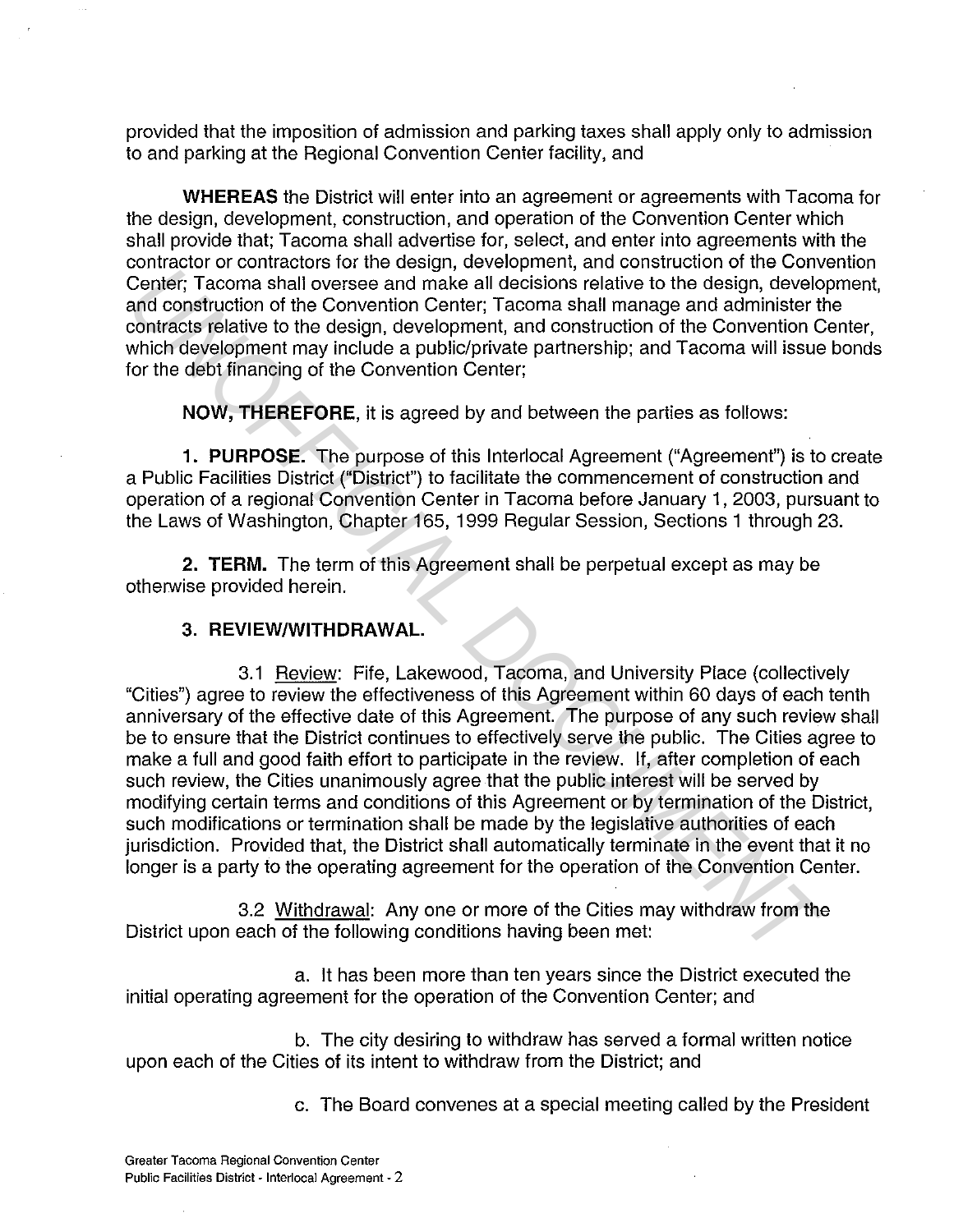at the request of the city desiring to withdraw to, in good faith, discuss the impact of the withdrawal on the operation of the District and the ability of the District to meet its obligations; and

d. The legislative body of the city desiring to withdraw enacts an resolution or ordinance authorizing the city to withdraw from the District; and

e. The withdrawal from the District takes place no sooner than six months from the date of service of the notice of withdrawal.

3.3 Effect of Withdrawal. Withdrawal of one or more cities from the District shall not cause the District to terminate except in the event that all Cities have withdrawn. The boundaries of the District shall be modified in the event of withdrawal of a city to reflect the boundaries of the remaining cities. **EXECUTE ASSEMBLE THE CONSULTERT SET ASSEMBLE THE CONDUCT THE CREAD THE CONDUCTS CONDUCT AND THE DETECT OF WEIGHT AND THE DETECT AND THE DETECT IN A MENDENTS. This Agreement the event that all Cities have withding the Dist** 

4. **AMENDMENTS.** This Agreement may be amended at any time by the mutual written consent of each legislative body of the Cities.

# 5. **CREATION OF THE DISTRICT.**

5.1. Formation. The District shall be formed upon execution of this Agreement by each party, by and through the designated public officials as authorized by the respective legislative bodies of the Cities, pursuant to a lawfully enacted ordinance or resolution.

5.2. Municipal Corporation. The District shall be a Municipal Corporation and an independent taxing "authority" within the meaning of Article VII, Section 1 of the State Constitution, and a "taxing district" within the meaning of Article VII, Section 2 of the State Constitution.

5.3. Boundaries. The District shall be coextensive with the boundaries of the Cities.

5.4. Powers. The District shall have only those powers as provided for under its Charter.

**6. APPOINTMENT OF DISTRICT BOARD.** The Cities will appoint the seven members of the District Board of Directors ("Board") in accordance with the terms of Laws of Washington, Chapter 165, 1999 Regular Session, Section 3(b). The City Council of each of the Cities shall each appoint one member for a four-year term. The members appointed by the Cities shall not be a member of their respective City Councils. Tacoma shall appoint four members based on the recommendations of local organizations. The members appointed by Tacoma shall not members of the Tacoma City Council. Of the four members appointed by Tacoma, one shall serve a one-year term, one shall serve a two-year term, one shall serve a three-year term, and one shall serve a four-year term. Every member or members appointed by a city to the Board, may be removed at will by his or her appointing City and a new member appointed to fill the unexpired term in the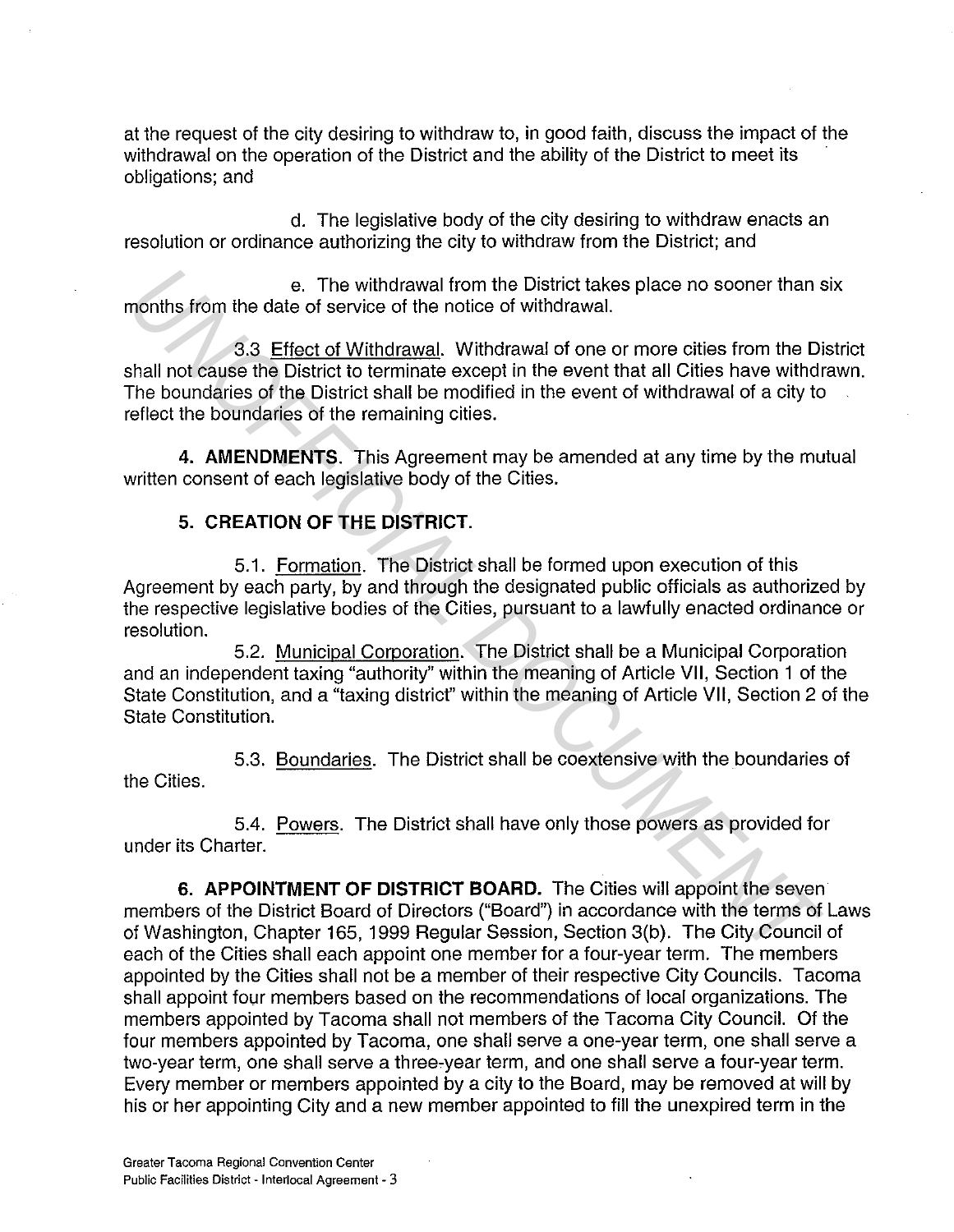same manner as described above. In the event a city withdraws pursuant to Section 3 herein, the term of the member appointed by the withdrawing City shall expire upon the effective date of the withdrawal, and Tacoma shall appoint a member to that position for the four year term and each succeeding term.

7. **ADOPTION OF CHARTER.** The District shall operate under the Charter attached hereto as Exhibit "A," which shall be adopted at the first meeting of the Board. The Charter may be amended only by mutual agreement authorized pursuant to a resolution or ordinance of the legislative bodies of the Cities.

**8. ADOPTION OF BY-LAWS.** The District shall, at the first meeting of the Board, adopt and operate under by-laws consistent with those by-laws attached hereto as Exhibit "B."

# **9. FINANCING.**

9.1. Administrative Costs. The administrative costs of the Board will be the obligation of the District. Tacoma will initially provide mutually agreed upon in-kind services to the District to facilitate performance of the functions of the Board until the District enters into an agreement with Tacoma for the development, construction, and operation of the Convention Center. In-kind services may include, but are not limited to, the provision of meeting facilities and clerical assistance. Tacoma will initially pay the costs of the Treasurer's bond required pursuant Article IX of the Charter and the initial insurance premium for public liability insurance authorized pursuant to Article VI of the Charter; provided that, such costs shall be an obligation of the District, and the District shall reimburse Tacoma for such expenses as soon as practicable. Internet as example. The small of the District and the mission of the District and the District and the District and the District and the District of the District of the District State and Operation of ordinance of the leg

9.2. Financing. Financing of the development, construction, and operation of the Convention Center shall be as provided in the Charter. It is agreed that the District will enter into an agreement or agreements with Tacoma to provide for the custody, investment, and accounting of all funds of the District and assist in the administration of the financial affairs of the District.

9.3. Audit. The funds of the District shall be subject to audit as otherwise provided by law for the auditing of public funds.

**10. PROPERTY.** The District shall have authority to acquire and dispose of property as provided in the Charter. In the event of termination of the District, all property held or acquired by the District shall become the property of Tacoma.

**11. FILING.** A copy of this Agreement shall be filed with the City Clerks of Fife, Lakewood, Tacoma, and University Place, and the Pierce County Auditor; provided, however, that failure to file shall not affect the validity of this Agreement.

**12. FAILURE TO COMPLY.** In the event either of the Parties defaults on the performance of any terms of this Agreement, or either Party places the enforcement of this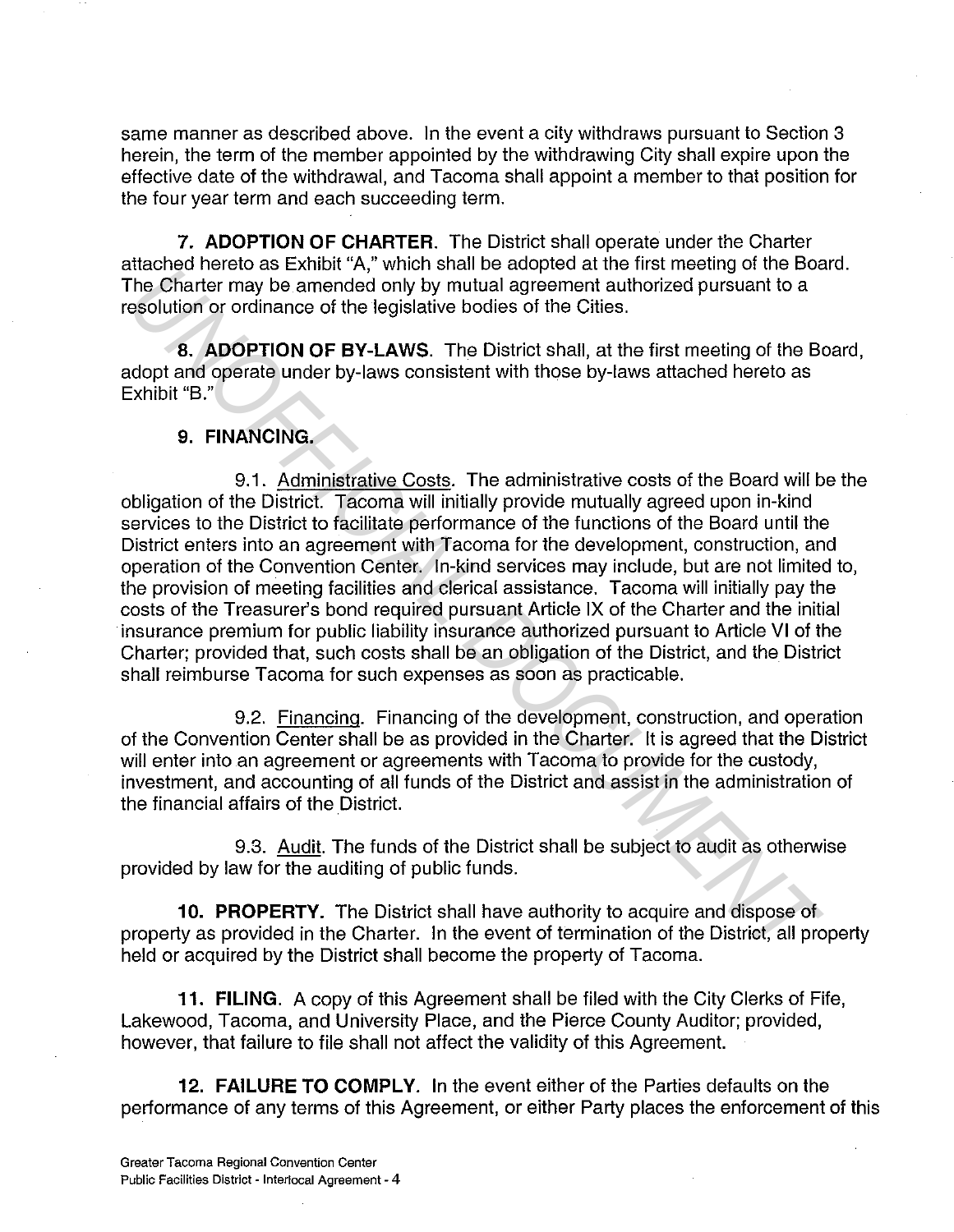Agreement in the hands of an attorney, or is required to file a judicial or administrative appeal, or files a lawsuit, the prevailing party shall be entitled to be reimbursed its reasonable attorney's fees, costs and expenses. The venue for any dispute related to this Agreement shall be Pierce County, Washington.

13. **GENERAL PROVISIONS.** This Agreement contains all of the agreements of the Cities with respect to any matter covered or mentioned in this Agreement, and no prior agreement shall be effective for any purpose. No provision of this Agreement may be amended or modified except by written agreement signed by the Cities. Any provision of this Agreement which is declared invalid or illegal shall in no way affect or invalidate any other provision hereof and such other provisions shall remain in full force and effect.

**14. COUNTERPARTS.** This Agreement may be executed in several counterparts, each of which when so executed shall be deemed to be an original copy, and all of which together shall constitute one agreement binding on all parties hereto, notwithstanding that all parties shall not have signed the same counterpart. The effective date of this agreement shall be the last date executed by any one of the parties to this agreement. represents that the discrete that we have a structure when the approach that all be effective for any purpose. No provision of this Agreement may the provision of this Agreement angle of modified except by written agreemen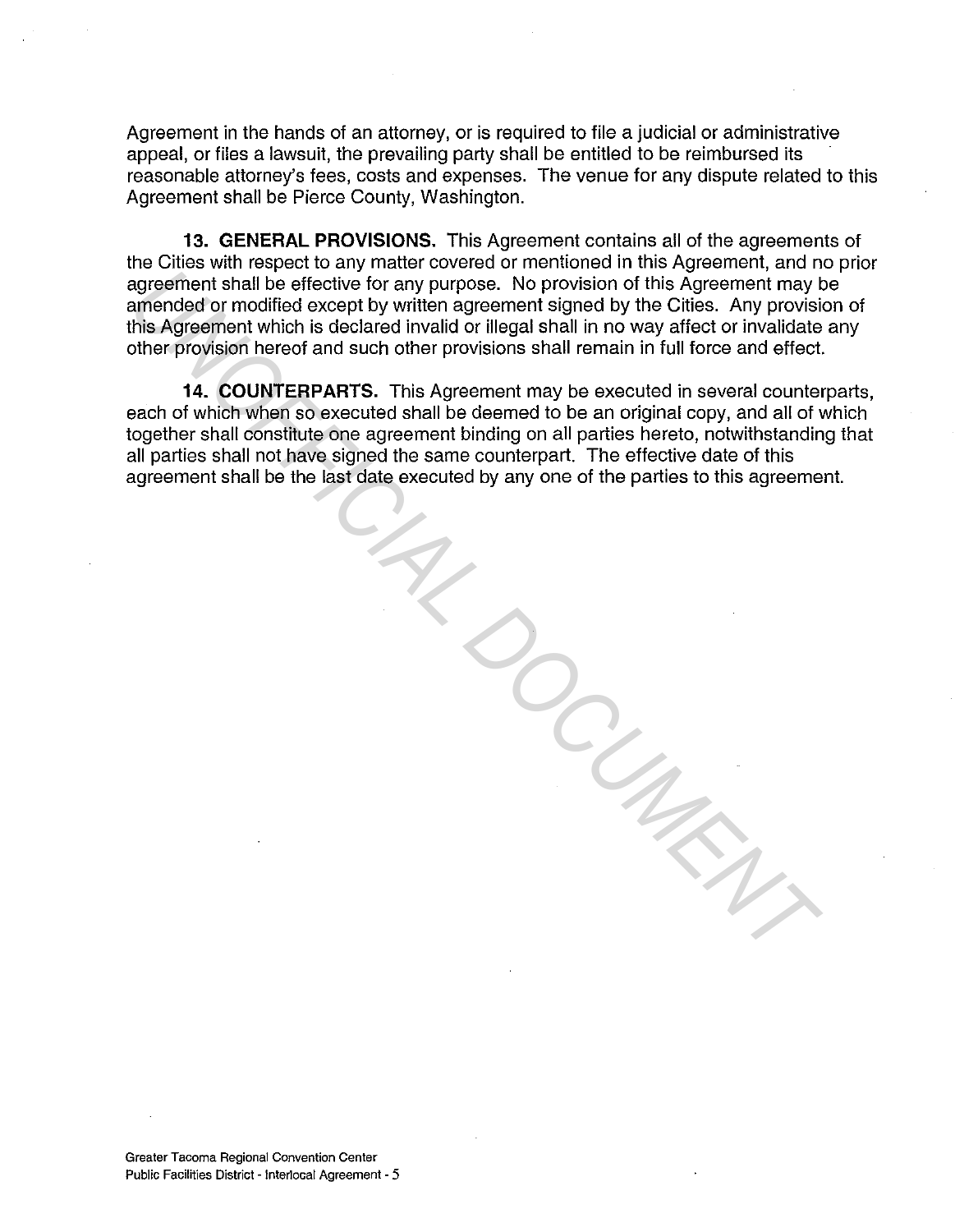**IN WITNESS WHEREOF,** the parties have executed this Agreement as of the day and year first written above.

## **CITY OF TACOMA**

**CITY OF FIFE** 

Ray E. Corpuz, Jr. City Manager **Example 2018**<br> **Example 2018**<br> **Example 2018**<br> **Peter Luttropp, Finance Director**<br> **Peter Luttropp, Finance Director**<br> **UNIFICIAL City Clerk**<br> **UNIFICIAL City Attorney<br>
City Attorney<br>
City Attorney<br>
City Attorney<br>
<br>
City** 

Countersigned:

Peter Luttropp, Finance Director

William Pugh, Department Director

Attest:

**City Clerk** 

Approved as to form and legality:

**City Attorney** 

Risk Manager

City Administrator

Finance Director

**City Clerk** 

**City Attorney** 

**CITY OF LAKEWOOD** 

**City Manager** 

Finance Director

City Clerk

**City Attorney** 

**CITY OF UNIVERSITY PLACE** 

**City Manager** 

Finance Director

**City Clerk** 

**City Attorney**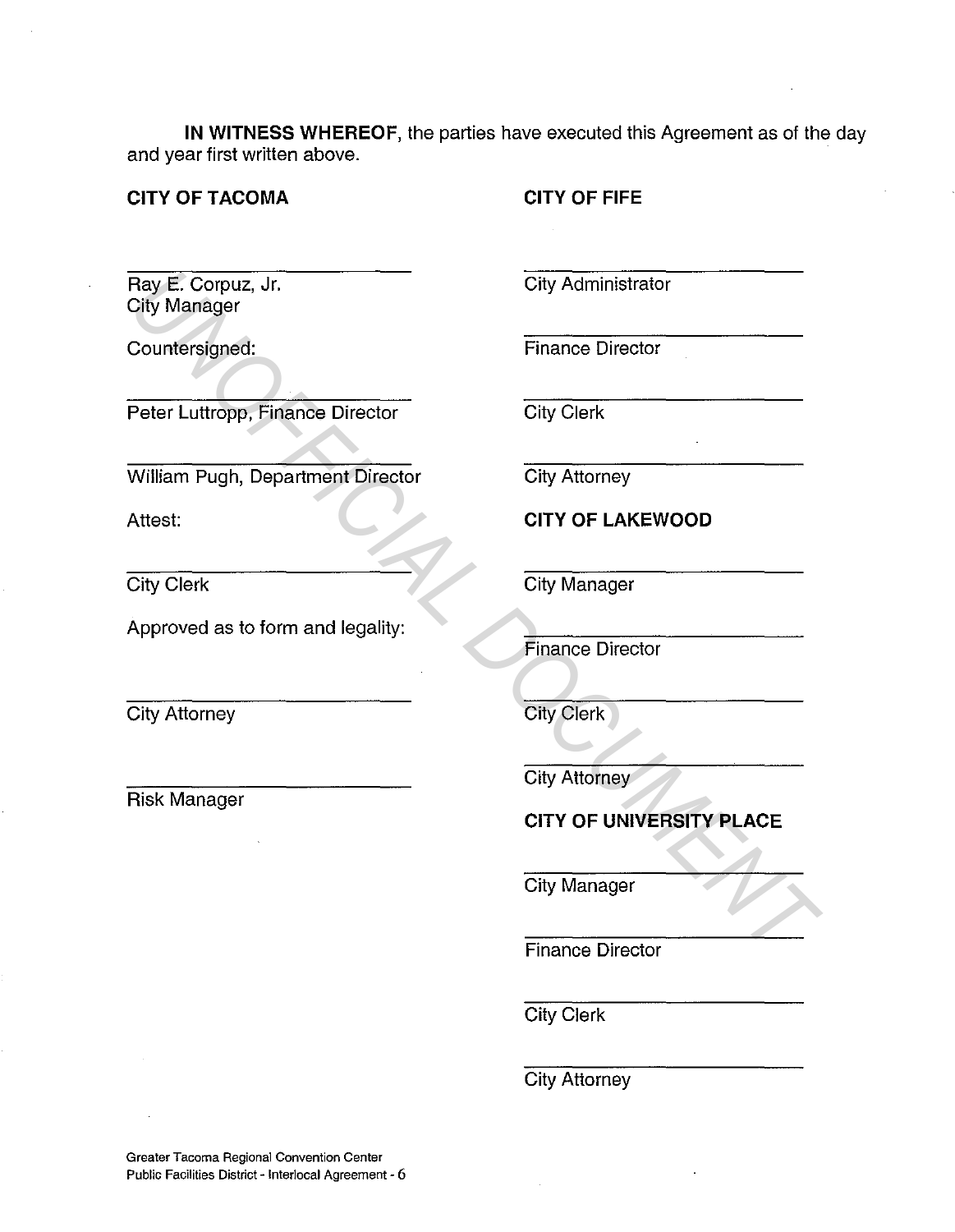#### **BYLAWS OF**

# **GREATER TACOMA REGIONAL CONVENTION CENTER PUBLIC FACILITIES DISTRICT**

#### **ARTICLE I**

#### **MEMBERSHIP**

Section 1.1 Board Tenure. For the purpose of determining Board member tenure, the anniversary of the issuance of the Charter shall be  $\mu$  and  $\mu$  of each year.

Section 1.2 Vacancies. A vacancy or vacancies on the Board shall be deemed to exist in the case of the death, disability, resignation or removal of any Board member as provided in the District's Charter.

## **ARTICLE II**

# **OFFICERS AND COMMITTEES**

Section 2.1 Officers Designated. The officers of the Board shall be a President, Treasurer and Secretary, each of whom shall be elected by the Board. Such other officers and assistant officers as may be deemed necessary may be elected or appointed by the Board. No person may simultaneously hold more than one office. In addition to the powers and duties specified below, the officers shall have such powers and perform such duties as the Board may prescribe. **INTICLE I**<br> **IMENDERSHIP**<br> **INTERNATE INTERNATE SERVE AND CONDUCT THE CONDITION CONDITION CONDITIONATE SERVENT CONDUCT TO EXAMPLE SERVENT OF THE CONDUCT SERVENT OF THE CONDUCT OF THE CONDUCT OF THE CONDUCT OF THE SERVENT** 

Section 2.2 Election, Qualification and Term of Office. Each of the officers shall be elected by the Board from among its members. The officers shall be elected by the Board at the first regular meeting after the term of new or reappointed Board members commences each year, for a one-year term, and each officer shall hold office during said one-year term and until his or her successor is elected. The first officers of the Board shall be elected by the Board at its original meeting.

Section 2.3 Powers and Duties. The officers of the Greater Tacoma Regional Convention Center Public Facilities District (the "District") shall have the following duties:

(a) President. Subject to the control of the District Board of Directors, the President shall have general supervision, direction and control of the business and affairs of the District. On matters decided by the District, unless otherwise required under the lnterlocal Agreement or by this Charter, the signature of the President alone is sufficient to bind the corporation.

(b) Treasurer. The Treasurer shall receive and faithfully keep all funds of the District and deposit same in such bank or banks as may be designated by the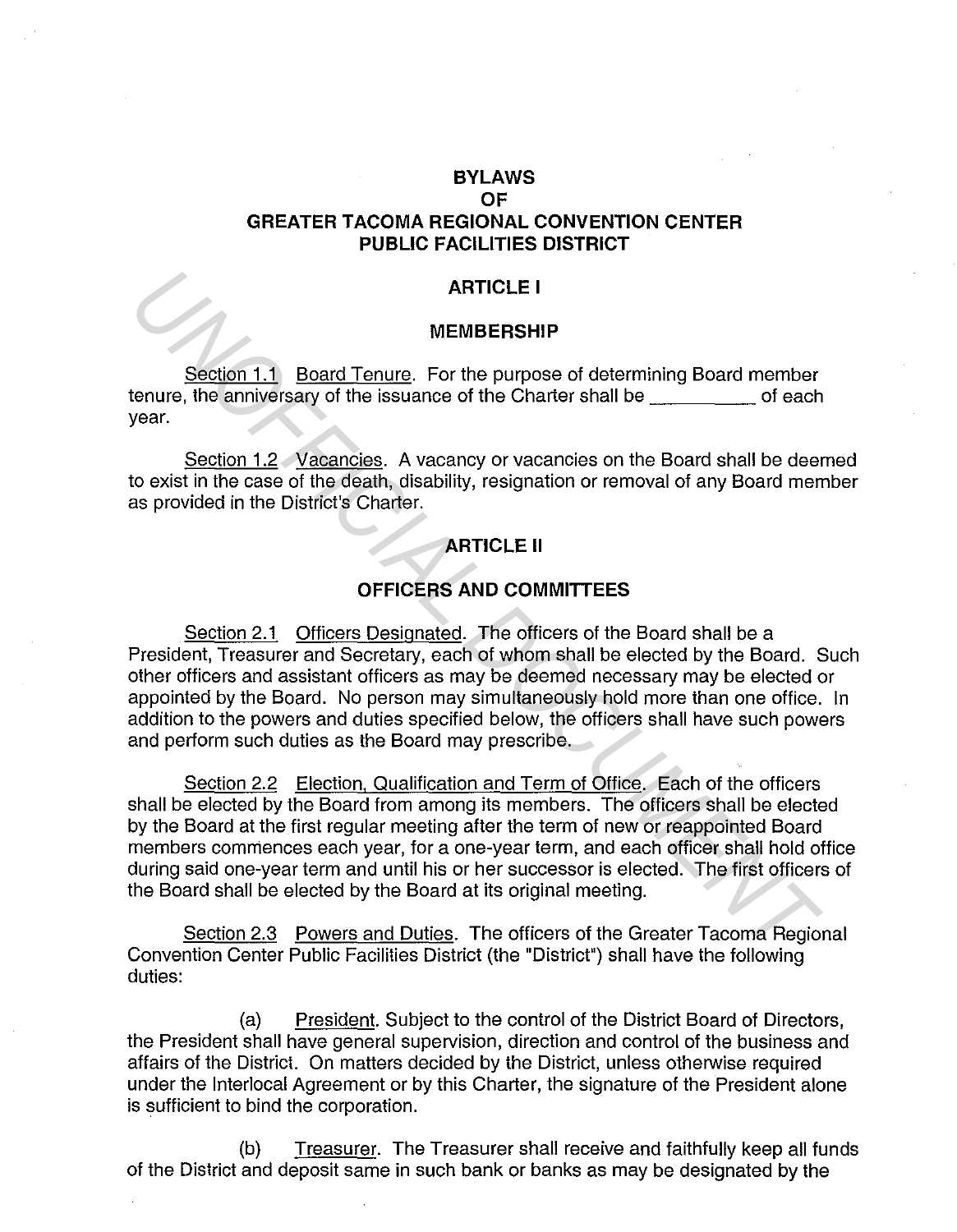District Board of Directors. The Treasurer shall discharge such other duties as prescribed by the District Board of Directors. Before taking office, the Treasurer shall file a bond in an amount determined by the District with the Secretary of the District and shall continue in office only so long as such bond continues in effect.

(c) Secretary. The Secretary shall keep or authorize others to keep a full and complete record of the meetings of the District Board of Directors, committees, when acting on behalf of the Board, and to the extent they are separate, the meetings of the officers with appropriate minutes; shall keep the seal of the District and affix the same to such papers and such instruments as may be required in the regular course of business, shall make service of such notices as may be necessary or proper, shall supervise the keeping of the books and other records and ledgers and other written documents comprising the business and purpose of the District, and shall discharge such other duties as pertain to the office as prescribed by the District Board of Directors. **Example 10** the Board, and to the extent they are separate, the meetition of the Siders with appropriate minutes; shall keep the seal of the District and affix the meetitof and the different with appropriate minutes; shal

Section 2.4 Removal From Office. Upon reasonable prior notice to all Board members of the alleged reasons for dismissal, the Board by an affirmative vote of the majority of the quorum may remove any officer of the Board from his or her office whenever in its judgment the best interests of the District will be served thereby.

Section 2.5 Vacancies. The Board shall fill any office which becomes vacant with a successor who shall hold office for the unexpired term and until his or her successor shall have been duly appointed and qualified.

# **ARTICLE Ill**

# **MEETINGS**

Section 3.1 Regular Board Meetings. Subject to Article XIII, Section 2 of the Charter, regular meetings of the Board shall be held at least annually at a time and place to be determined by the Board by resolution.

Section 3.2 Special Board Meetings. Subject to Article XIII, Section 2 of the Charter, special meetings of the Board may be held at any place at any time whenever called by the President or a majority of the members of the Board.

Section 3.3 Notice of Regular Board Meetings. Except as provided in Article XIII, Section 2 of the Charter, no notice of the regular meeting shall be required, except of the first regular meeting after any change in the time or place of such meeting adopted by resolution of the Board as above provided. Notice of such changed regular meeting shall be given by personal communication over the telephone to each Board member at least 24hours prior to the time of the meeting or by at least three days' notice by mail, telegram or written communication. If mailed, notice shall be mailed by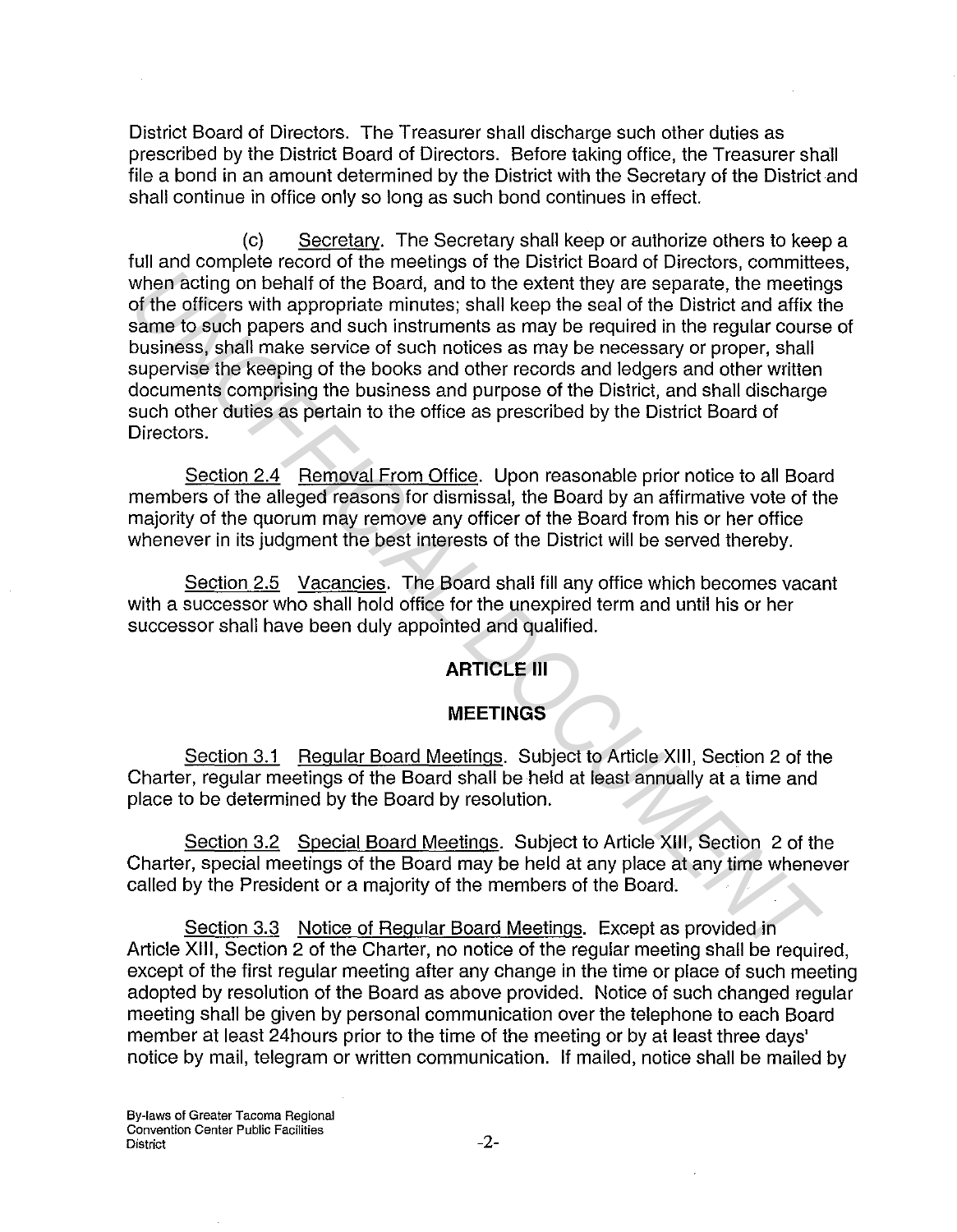United States mail, postage prepaid, to the last known address of each Board member. In addition, the District shall routinely provide reasonable notice of meetings to any individual specifically requesting it in writing. At any regular meeting of the Board, any business may be transacted and the Board may exercise all of its powers.

Section 3.4 Notice of Special Board Meetings. Notice of all special meetings of the Board shall be given by the Secretary or by the person or persons calling the special meeting by delivering personally or by mail written notice at least 24 hours prior to the time of the meeting to each Board member, to the Manager of the lnterlocal Agreement or his or her designee, and to each local newspaper of general circulation and to each radio or television station that has requested notice as provided in RCW 42.30.080. In addition, the District shall provide notice of special meetings to any individual specifically requesting it in writing.

The time and place of the special meeting and the business to be transacted must be specified in the notice. Final disposition shall not be taken on any other matter at such meetings.

Section 3.5 Waiver of Notice. Notice as provided in Sections 3.3 and 3.4 hereof may be dispensed with as to any member of the Board who at or prior to the time the meeting convenes files with the Board of the District a written waiver of notice or who is actually present at the meeting at the time it convenes. Such notice may also be dispensed with as to special meetings called to deal with an emergency involving injury or damage to persons or property or the likelihood of such injury or damage, where time requirements of such notice would make notice impractical and increase the likelihood of such injury or damage. Notice, as provided in Article XII of the Charter concerning proposed amendments to Bylaws and votes on such amendments, may not be waived. special meeting by deivering personally or by mail written notice at least 24 hours possible meeting by deivering personally or by mail written notice at least 24 hours possible meeting by deivering personally or by mail w

Section 3.6 Notice to Manager of the lnterlocal Agreement. Notice of all meetings and proposed agendas and minutes of all meetings of the Board shall be given to the Manager of the lnterlocal Agreement or his or her designee, and filed with the Manager of the lnterlocal Agreement.

**By·laws of Greater Tacoma Regional Convention Center Public Facilities District** -3-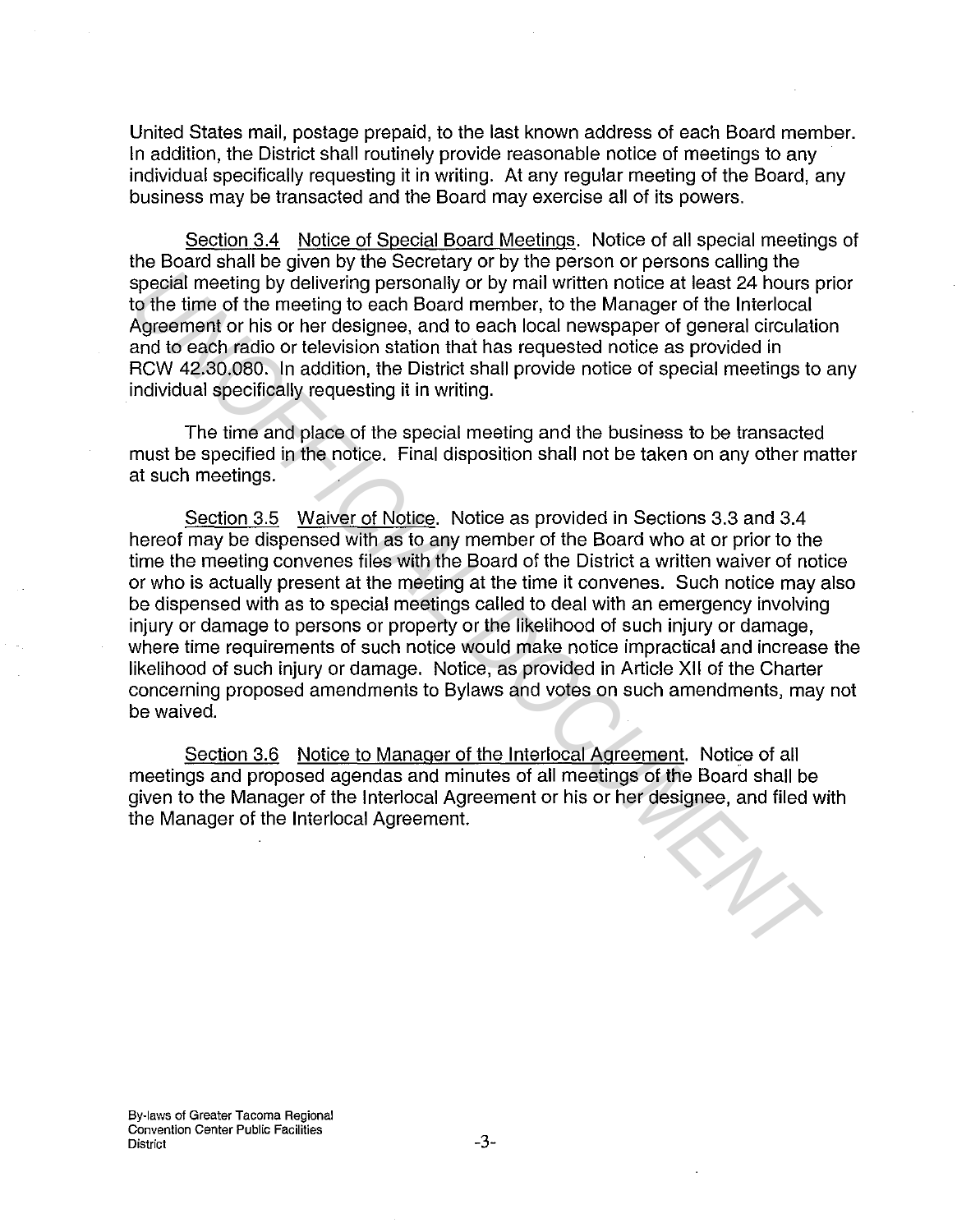## **ARTICLE IV**

#### **AMENDMENTS TO BYLAWS**

## Section 4.1 Proposals to Amend Bylaws.

(a) Proposals to amend the Bylaws shall be presented in a format which strikes over material to be deleted and underlines new material.

(b) Any Board member may introduce a proposed amendment to the Bylaws (which may consist of new Bylaws) at any regular meeting or at any special meeting of which 30 days' advance notice has been given.

Section 4.2 Board Consideration of Proposed Amendments. If notice of a proposed amendment to the Bylaws, and information including the text of the proposed amendment and a statement of its purpose and effect, is provided to members of the Board 15 days prior to any regular Board meeting or any special meeting of which 30 days' advance notice has been given, then the Board may vote on the proposed amendment at the same meeting as the one at which the amendment is introduced. If such notice and information is not so provided, the Board may not vote on the proposed amendment until the next regular Board meeting or special meeting of which 30 days' advance notice has been given and at least 15 days prior to which meeting such notice and information is provided to Board members. Germane amendments to the proposed amendment within the scope of the original amendment will be permitted at the meeting at which the vote is taken. (a) Proposals to amend the Bylaws shall be presented in a format<br>
Which strikes over material to be deleted and underlines new material.<br>
Eylaws (which may consist of new Bylaws) at any requiar meeting or at any special<br>
E

Section 4.3 Board Approval of Amendments to Bylaws. Resolutions of the District approving amendments to the Bylaws by unanimous vote of a quorum may be implemented at such time as selected by the District in the Resolution without further action. Resolutions approving amendments to the Bylaws with less than a unanimous vote cannot take effect until 10 days after filing with the Manager of the Interlocal Agreement. The President of the District shall file such resolution within three days of its adoption. In any event, copies of the amendments to the Bylaws shall be filed with the Manager of the lnterlocal Agreement as a public record.

## **ARTICLE V**

#### **ADMINISTRATIVE PROVISIONS**

Section 5.1 Books and Records. The District shall keep current and complete books and records of account and shall keep minutes of the proceedings of its Board and its committees having any of the District of the Board.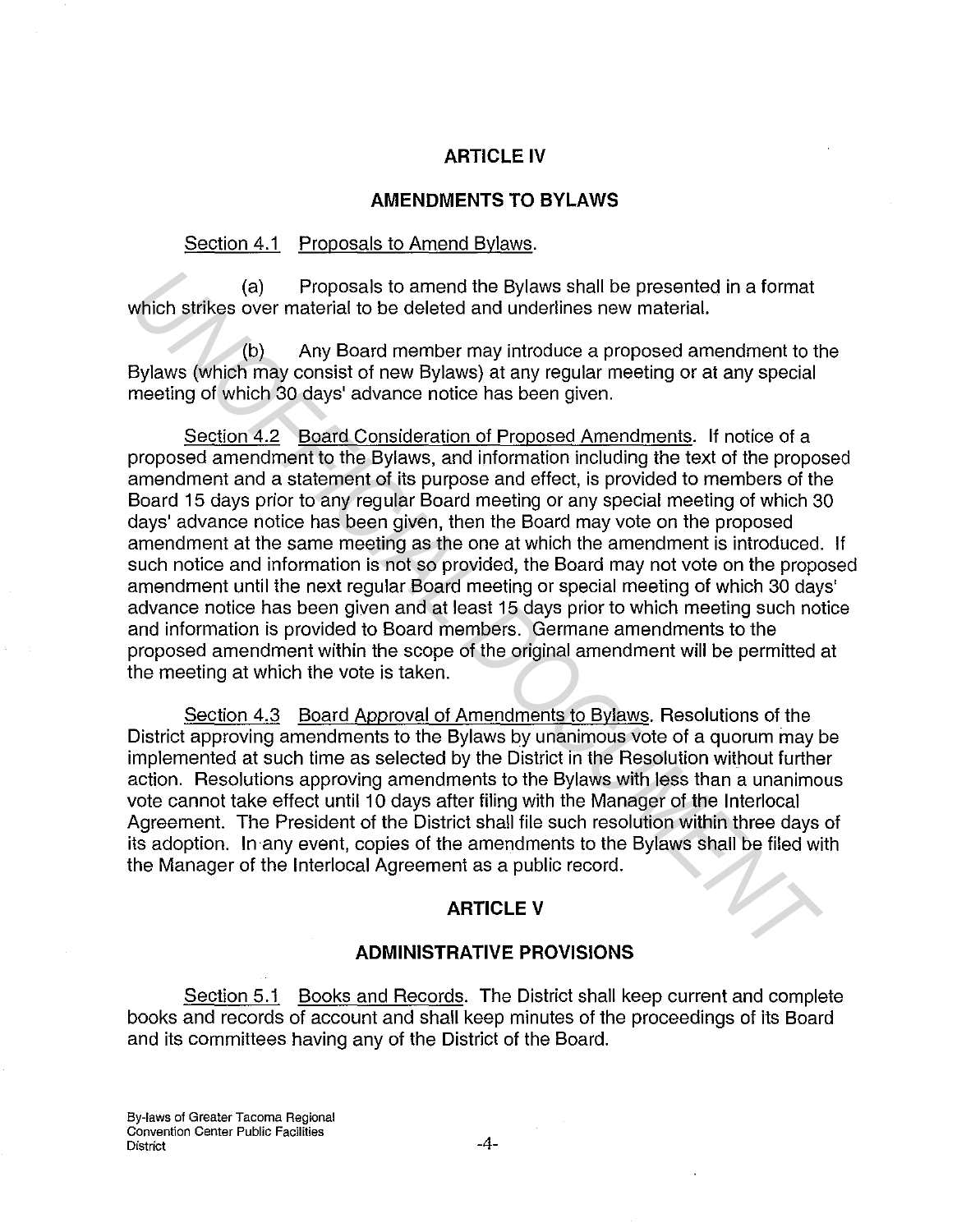Section 5.2 Indemnification of Board Members. The District elects to defend and indemnify its present and former Board members and officers and their successors, spouses and marital communities to the full extent authorized by law and the Charter. In addition, the right of indemnification shall inure to each Board member or officer and his or her spouses and marital communities upon his or her appointment to the Board and in the event of his or her death shall extend to his or her heirs, legal representatives and estate. Each person who shall act as Board member or officer of the District shall be deemed to do so in reliance upon such indemnification and such rights shall not be exclusive of any other right which he or she may have.

# **ARTICLE VI**

# **APPROVAL OF BYLAWS**

| and colate. Each poloch who shall dot as Doard momber of omoor of the District Shall<br>be deemed to do so in reliance upon such indemnification and such rights shall not be<br>exclusive of any other right which he or she may have. |                                                                                |  |
|-----------------------------------------------------------------------------------------------------------------------------------------------------------------------------------------------------------------------------------------|--------------------------------------------------------------------------------|--|
| Regional Convention Center Public Facilities District shall be located in Tacoma,<br>Washington, as specified by resolution.                                                                                                            | Section 5.3 Principal Office. The principal office of the Greater Tacoma       |  |
| and end December 31 of each year, except the first fiscal year which shall run from th<br>date the Charter was issued to December 31, 1999.                                                                                             | Section 5.4 Fiscal Year. The Fiscal Year of the District shall begin January 1 |  |
|                                                                                                                                                                                                                                         | <b>ARTICLE VI</b>                                                              |  |
|                                                                                                                                                                                                                                         | <b>APPROVAL OF BYLAWS</b>                                                      |  |
| Approved by Resolution No. adopted by the ______________                                                                                                                                                                                | <b>District</b>                                                                |  |
| Board of Directors on ________________                                                                                                                                                                                                  | 1999.                                                                          |  |
|                                                                                                                                                                                                                                         |                                                                                |  |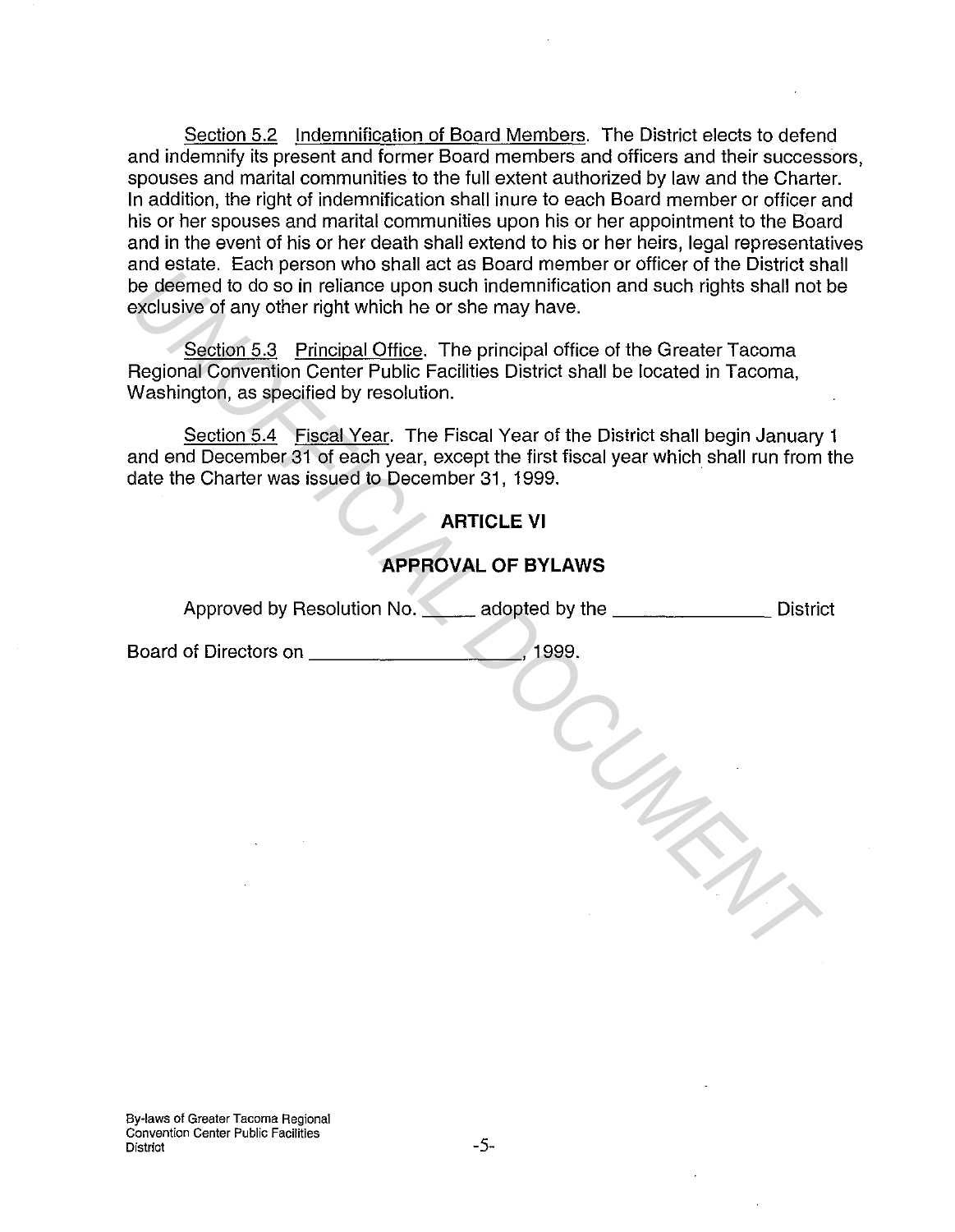**CHARTER** 

OF

# TACOMA CONVENTION CENTER PUBLIC FACILITIES DISTRICT **CHARTER**<br>TACOMA CONVENTION CENTER PUBLIC FACILITIES DISTRICT<br>A Public Corporation

A Public Corporation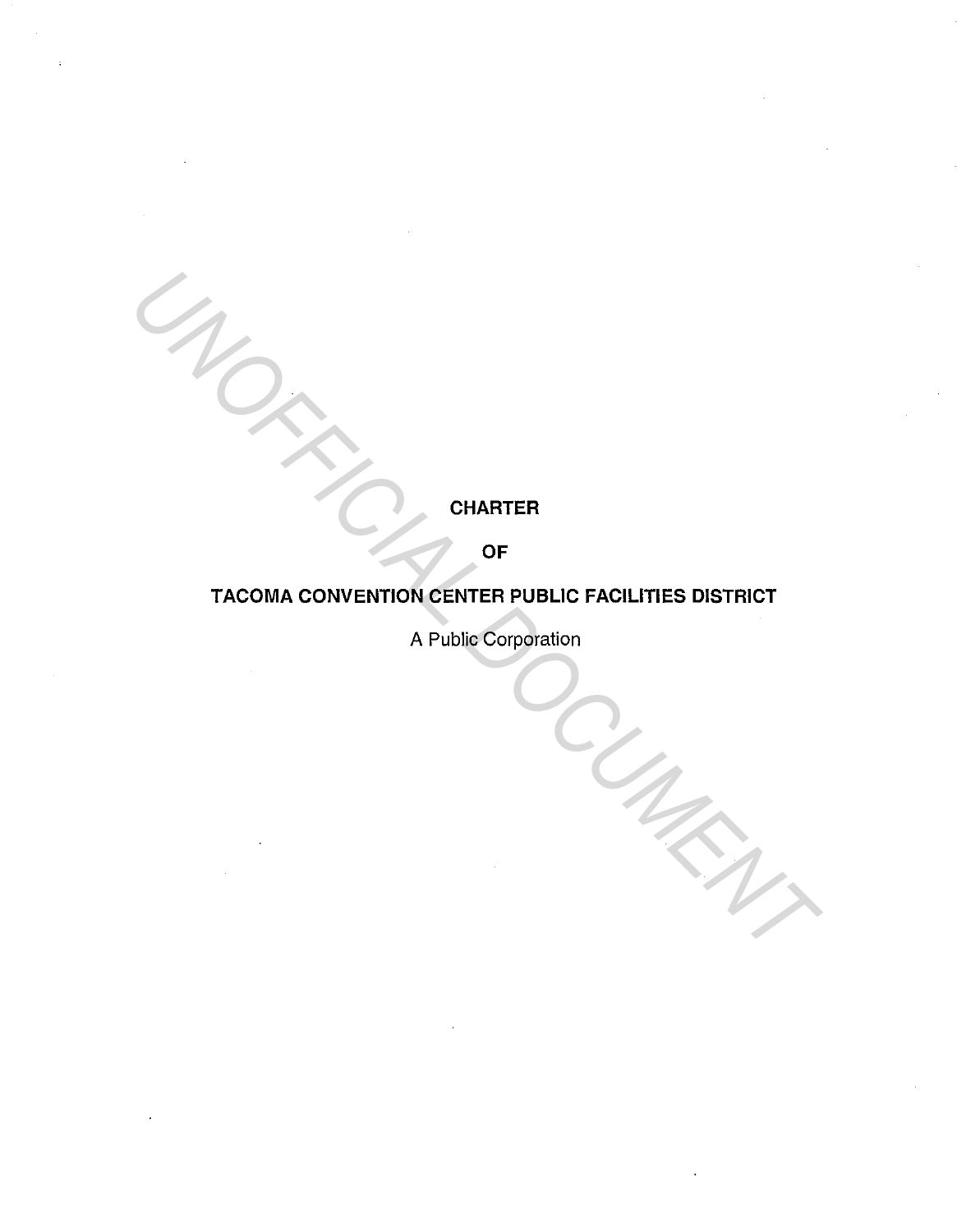# **CHARTER OF GREATER TACOMA REGIONAL CONVENTION CENTER PUBLIC FACILITIES DISTRICT**

#### **ARTICLE I**

#### **NAME AND DISTRICT SEAL**

The name of this corporation shall be the Greater Tacoma Regional Convention Center Public Facilities District (hereinafter referred to as the "District"). The corporate seal of the District shall be a circle with the name of the District and the word "SEAL" inscribed therein.

# **ARTICLE II**

# **AUTHORITY FOR GREATER TACOMA REGIONAL CONVENTION CENTERPUBLIC FACILITIES DISTRICT:**

The District is a public corporation organized pursuant to the Laws of Washington, Chapter 165, 1999 Regular Session, Sections 1 through 23, as the same now exist or may hereafter be amended, or any successor act or acts and created pursuant to that certain interlocal agreement dated the  $\qquad \qquad$  day of 1999, (hereinafter the "lnterlocal Agreement") of and between the Cities of Tacoma, Fife, University Place, and Lakewood, (hereinafter the "Cities") which cities comprise the District. **EXERCT:**<br> **EXERCT:**<br> **EXERCT:**<br> **EXERCT:**<br> **EXERCT:**<br> **EXERCT:**<br> **EXERCT:**<br> **EXERCT:**<br> **EXERCT:**<br> **EXERCT:**<br> **EXERCT:**<br> **EXERCT:**<br> **EXERCT:**<br> **EXERCT:**<br> **EXERCT:**<br> **EXERCT:**<br> **EXERCT:**<br> **EXERCT:**<br> **EXERCT:**<br> **EXERCT:**<br> **E** 

#### **ARTICLE Ill**

#### **DURATION OF DISTRICT**

The corporation shall cease to exist when the District is no longer a party to an lnterlocal Agreement for the construction, management, and operation of the Greater Tacoma Regional Convention Center in Tacoma (hereinafter the "Convention Center'') or any part thereof.

Charter of Greater Tacoma Regional Convention -1- Center, Public Facilities District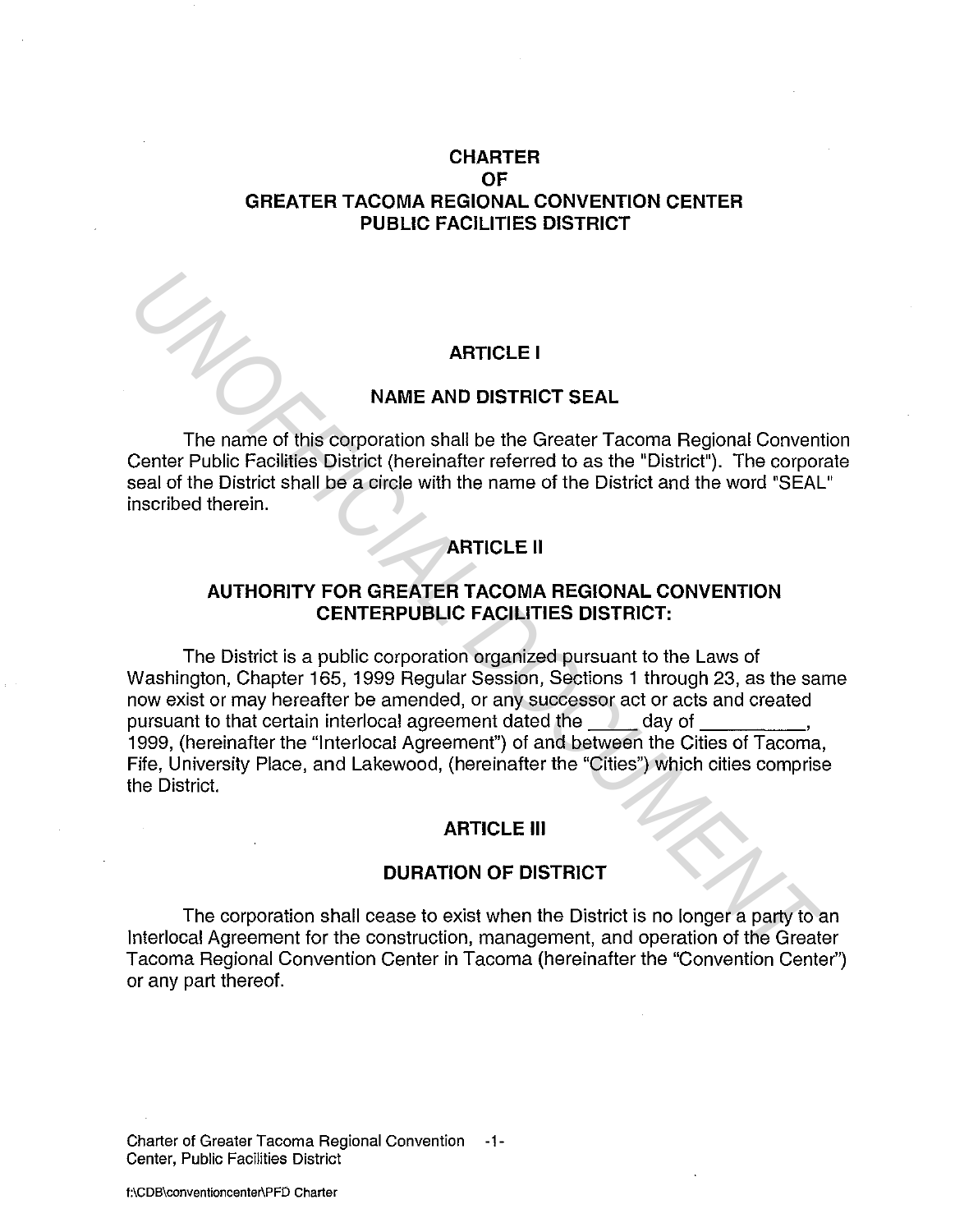#### **ARTICLE** IV

#### **PURPOSE OF DISTRICT**

The purpose of the District is to provide an independent legal entity under the Laws of Washington, Chapter 165, 1999 Regular Session, Sections 1 through 23, to commence, assist with, finance, and otherwise facilitate, the construction before January 1, 2003 and operation of a Convention Center. Construction of the Convention Center by the District serves essential public purposes by providing a regional facility for conventions, exhibitions, public meetings, and gatherings; undertaking development of an underutilized area in the heart of the City of Tacoma (hereinafter referred to as "Tacoma") in a manner consistent with City planning; and linkage with regional light rail facilities, all of which will serve the public. Conterption of a Convention Center, the Columeter, and Convention Center (and Convention Center. Construction of the Convention Convention Center. Construction of the Convention Convention Center the Ven District serves es

The construction and operation of the Convention Center before January 1, 2003, consistent with the District's purpose, is an essential governmental function. The obligations and responsibilities of both Tacoma and the District with respect to the Convention Center project shall be delineated in contractual agreements between the Tacoma and the District.

Although the District may be called upon to assist Tacoma or other public entities with the maintenance and operation of the Convention Center, the priority focus of the District shall be to commence, assist with and otherwise facilitate, the construction of the Convention Center in Tacoma before January 1, 2003. Consistent with applicable law and utilizing all lawful means, the District shall work to maximize available capital funds for construction.

For the purpose of securing the exemption from federal income taxation for interest on obligations of the District, the District constitutes a District and instrumentality of the group of Cities that created the District (within the meaning of those terms in regulations of the United States Treasury and rulings of the Internal Revenue Service prescribed pursuant to Section 103 and Section 145 of the Internal Revenue Code of 1986, as amended).

#### **ARTICLE V**

## **POWERS OF DISTRICT**

Except as may be otherwise provided in the Charter, the District and the District Board of Directors on its behalf shall have only the power to:

1. Contract for any District purpose with Tacoma or any agency or department thereof.

2. Sue, and be sued, in its corporate name.

Charter of Greater Tacoma Regional Convention -2- Center, Public Facilities District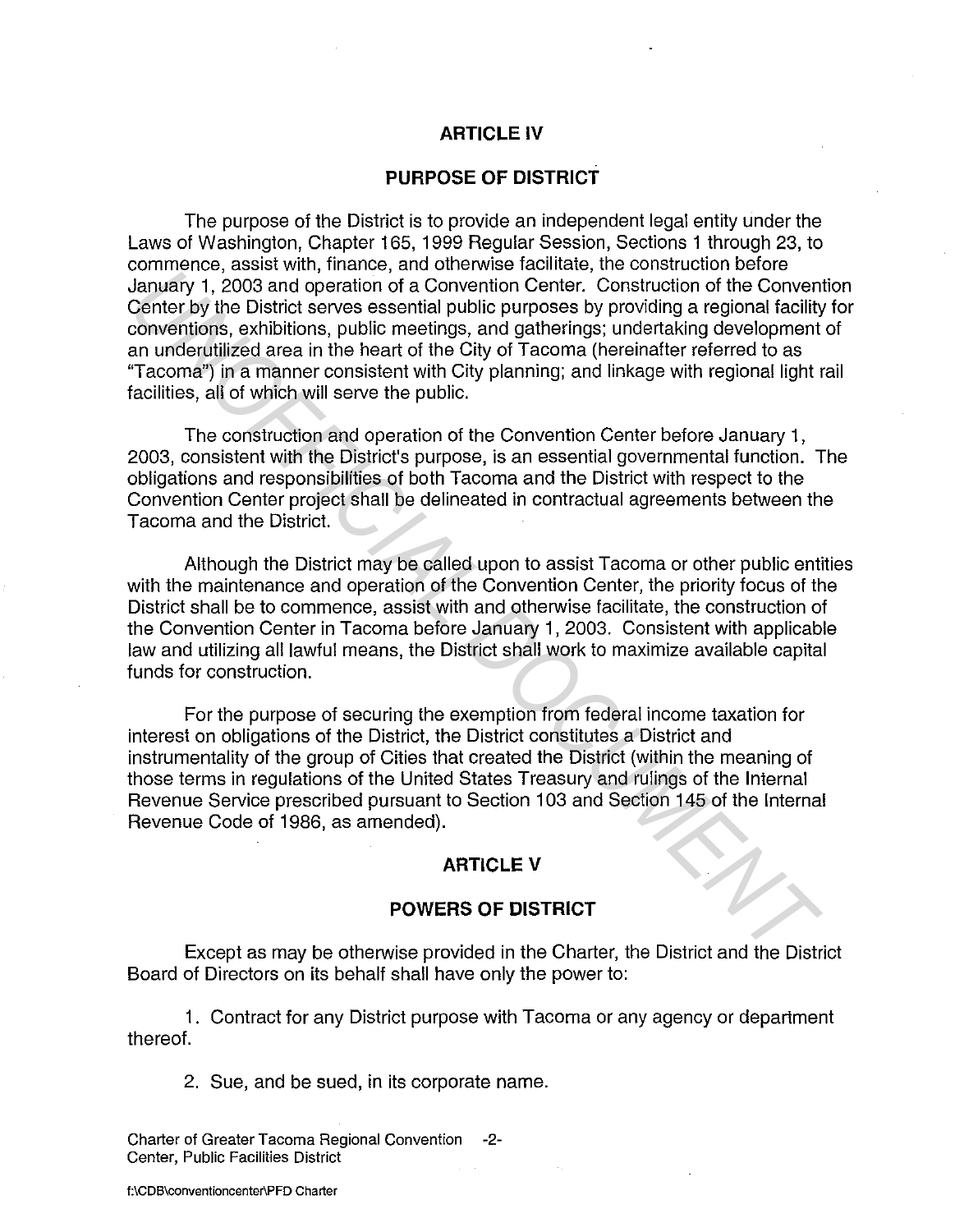3. Own personal property.

4. Own, lease, or acquire real property; and acquire or lease personal property.

5. Contract for and accept gifts, loans of funds, or property from the United States, the State, Tacoma, other corporations, associations, individuals, or any other source, and to comply with the terms and conditions thereof not in conflict with this Charter.

6. Control the use and disposition of District property, assets, and credit.

7. Invest and reinvest its funds.

8. Impose charges, fees, and taxes as authorized by the Laws of Washington, Chapter 165, 1999 Regular Session, to finance the construction and operation of the Convention Center.

# **ARTICLE VI**

# **LIMITS ON DISTRICT POWERS**

1. No part of the net earnings of the District shall inure to the benefit of, or be distributable to, the members of the District Board of Directors or officers of the District or other private persons, except that the District is authorized and empowered to:

(a) Reimburse District Board Members for reasonable expenses actually incurred in performing their duties; and

(b) Indemnify and defend any District Board Member, or former District Board Member, in any legal action or proceeding in which he or she is made a party by reason of his or her position or former District position,; or, at the District's option, indemnify such District Board Member, or former District Board Member for any liability or loss and for expenses actually and necessarily incurred by him or her in connection with such defense, to the full extent permitted by law, except as to matters on which he or she shall be adjudged in such action or proceeding to be liable for an act or omission performed without capacity or power, or for willful misconduct in the performance of duty. For purposes of indemnification provided herein, the District shall maintain public liability insurance in a form and amount authorized by the Manager of the lnterlocal Agreement and sufficient to cover potential claims which may arise from or be related to the District's projects and activities authorized herein. **Example 1.1** No part of the subsequence of the subsequence of the completed matrix of the scheme of the terms and conditions hereof not in conflict with this Chater.<br> **E.** Control the use and disposition of District prope

2. No part of the activities of the District shall be the carrying on of propaganda or otherwise attempting to influence legislation; and the District shall not participate in, or intervene in (including the publishing or distribution of statements), any political campaign on behalf of any candidate for public office.

Charter of Greater Tacoma Regional Convention -3- Center, Public Facilities District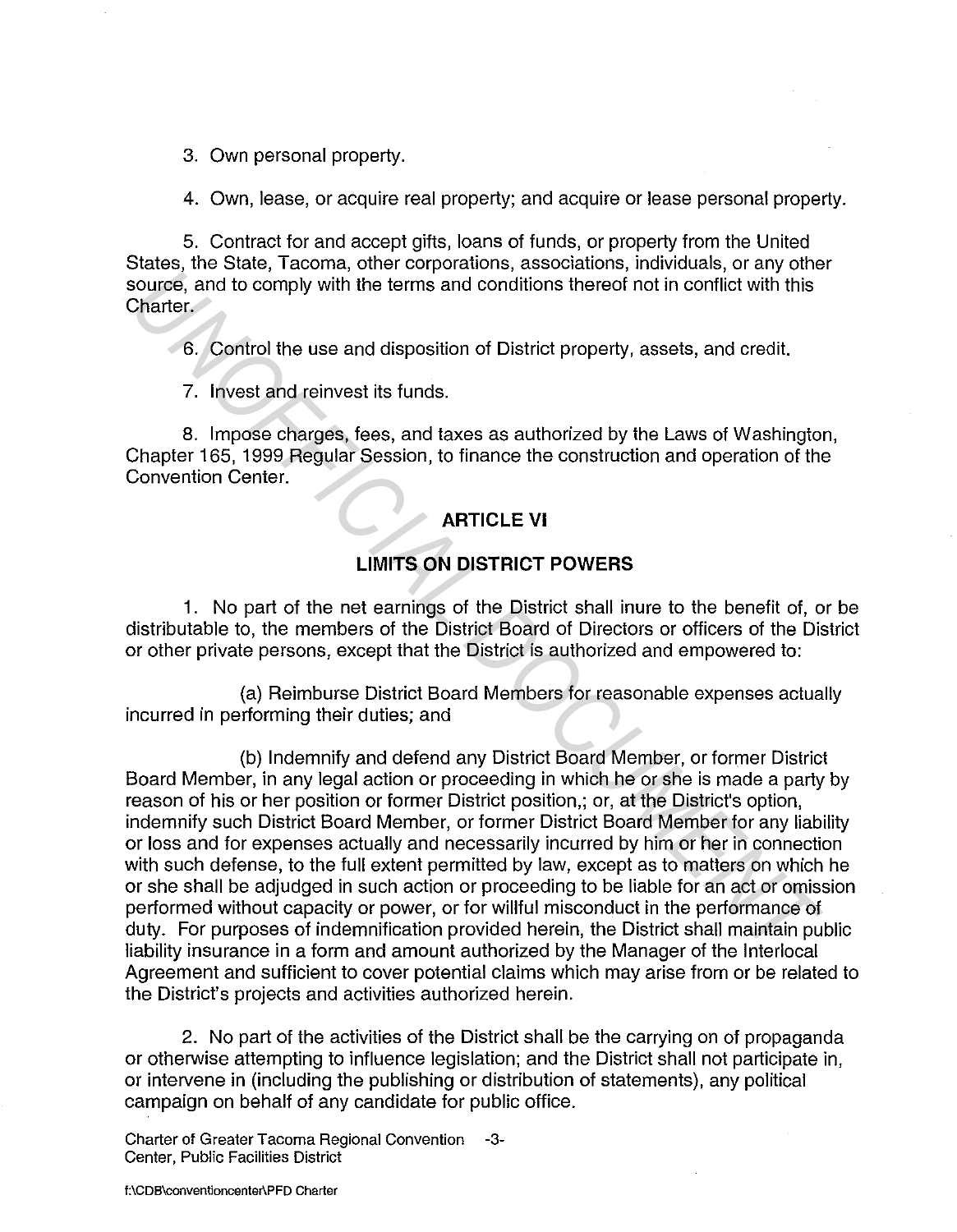3. The District may not incur or create any liability that permits recourse by ariy contracting party or members of the public to any assets, services, resources or credit of the Cities.

4. The District may not exercise its powers as delineated in Article V, Sections 3-7 until such time as it has, in accordance with Laws of Washington, Chapter 165, 1999 Regular Session, Sections 4(d), and 13, imposed the maximum allowable sales and use tax for the purpose of securing a source of revenue to satisfy the financial obligations of the District.

## **ARTICLE** VII

## **DUTIES OF THE DISTRICT**

In addition to other duties as may be provided herein, the District and the District Board of Directors shall undertake the following:

1. Provide Financial Assistance. The District, through the District Board of Directors during its first meeting, shall provide financial assistance for the construction and operation of the Convention Center by imposition of a sales and use tax of not more than 0.033 percent to be collected from those persons who are taxable by the State of Washington under RCW 82.08 and 82.12, upon the occurrence of any taxable event within the District in accordance with Laws of Washington, Chapter 165, 1999 Regular Session, Sections 4(d), and 13. The District shall further levy and fix an admission tax at the maximum amount as provided pursuant to Chapter 165, 1999 Regular Session, Section 10 and levy and fix a vehicle parking tax at the maximum amount as provided pursuant to Chapter 165, 1999 Regular Session, Section 11. The Admission tax authorized pursuant to Chapter 165, 1999 Regular Session, Section 1 O shall be applicable only to the admission charges for the Convention Center. The parking tax authorized pursuant to Chapter 165, 1999 Regular Session, Section 11 shall be applicable only to parking charges for any parking at a facility that is leased by the District as part of the Convention Center. The District shall cause collection of taxes and charges imposed in accordance with Laws of Washington, Chapter 165, 1999 Regular Session, Sections 10, 11, and 13, to begin no later than the earliest date authorized by law. Chance Total Contribute of the United Mathematic Chance in the United Scheme and the particle the miximum allowable sales and use tax for the purpose of securing a source of revenue to satisf<br>
The firancial obligations of

2. Enter into Agreements. The District shall enter into an agreement or agreements with Tacoma for the design, development, construction, and operation of the Convention Center. Such agreement or agreements shall provide that Tacoma shall advertise for, select, and enter into agreements with the contractor or contractors for the design, development and construction of the Convention Center; Tacoma shall oversee and make all decisions relative to the design, development, and construction of the Convention Center; Tacoma shall manage and administrate the contracts relative to the design, development, and construction of the Convention Center which

Charter of Greater Tacoma Regional Convention -4- Center, Public Facilities District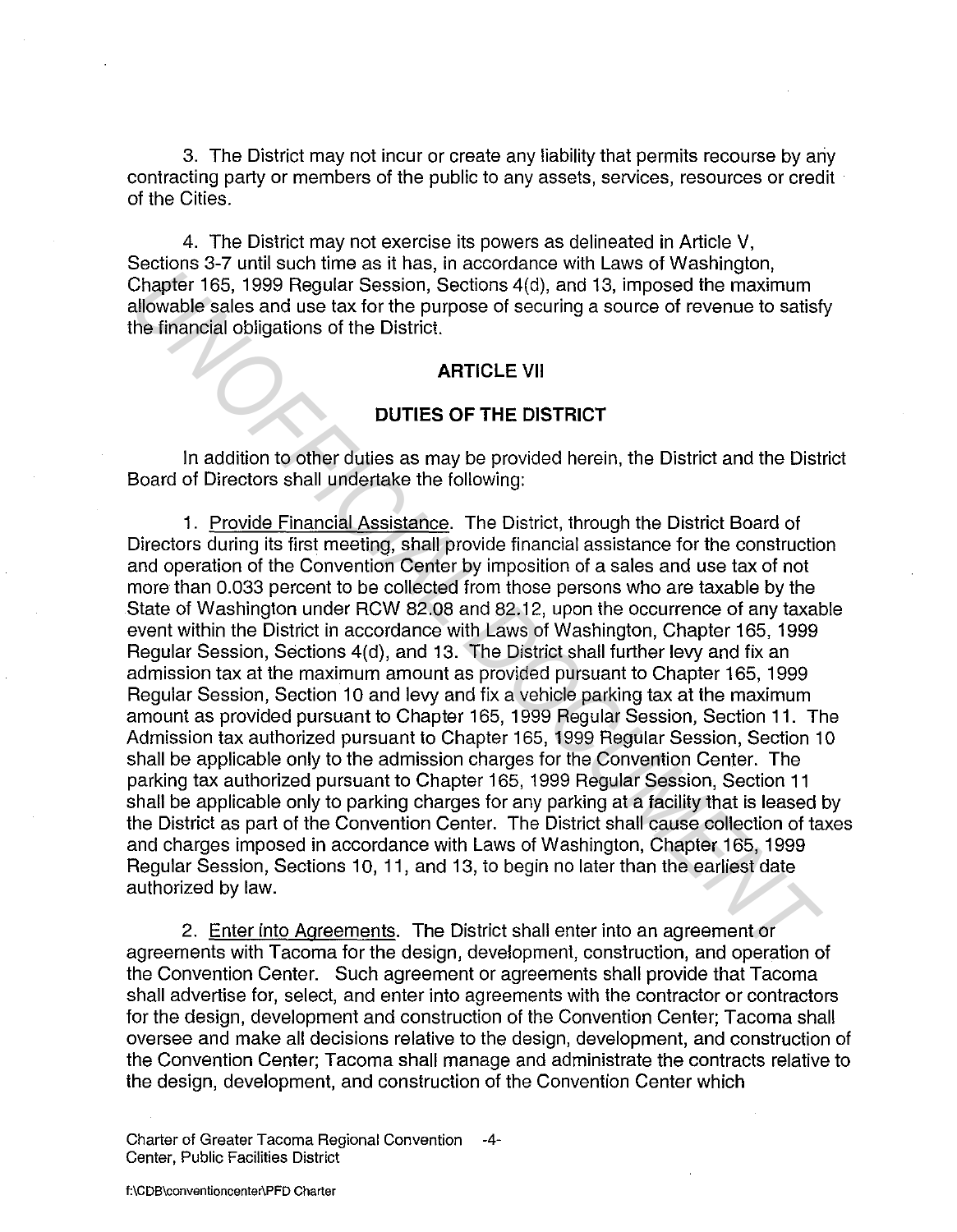development may include a public/private partnership;; the District will enter into an agreement or agreements with Tacoma to provide for the custody, investment, and accounting of all funds of the District, and assist in the administration of the financial affairs of the District.

3. Revenues. All revenues received by the District which are derived from the imposition of charges, fees, and taxes as authorized by the Laws of Washington, Chapter 165, 1999 Regular Session, shall be deposited in such a manner as described in its agreement with Tacoma, which funds may be expended only to satisfy the financial obligations of the District consistent with the District Charter.

## **ARTICLE VIII**

## **ORGANIZATION OF DISTRICT**

#### Section 1. District Board of Directors.

The management of all District affairs shall reside with the Board of Directors. The Board shall be composed of seven members appointed in accordance with the terms of the lnterlocal Agreement under RCW 39.34, between the Cities that comprise the District.

Section 2. Consecutive Absences.

Any Board Member who is absent for three consecutive regular meetings without excuse may, by resolution duly adopted by a majority vote of the whole Board, be deemed to have forfeited his or her position as Board Member.

Section 3. Removal of Board Members.

Any Board Member may be removed at will, with or without cause, by his or her appointing City, which appointing City shall appoint a new Board Member to fill the unexpired term for the vacant position. The term of any Board Member removed pursuant to this section shall expire when the member receives a copy of the resolution removing him or her and a letter signed by the Manager of the lnterlocal Agreement advising him or her that he or she has been removed pursuant to this section. **Experience The May be the Constant Constant Constant Constant Constant Constant Constant In the District Charter.**<br> **UNOFFICIAL DEATER CONSTRUCT**<br> **UNOFFICIAL DEATER CONSTRUCT**<br> **UNOFFICIAL DEATER CONSTRUCT**<br> **UNOFFICIAL** 

Ill

Section 4. Vacancy on District Board of Directors.

A vacancy, or vacancies, on the District Board of Directors shall be deemed to exist in case of the death, disability, resignation, removal, or forfeiture of membership as provided herein. Vacancies on the Board shall be filled by appointment in the same manner in which members of the Board are regularly appointed. Any person selected

Charter of Greater Tacoma Regional Convention -5- Center, Public Facilities District

**f:\CDB\conventioncenter\PFD Charter**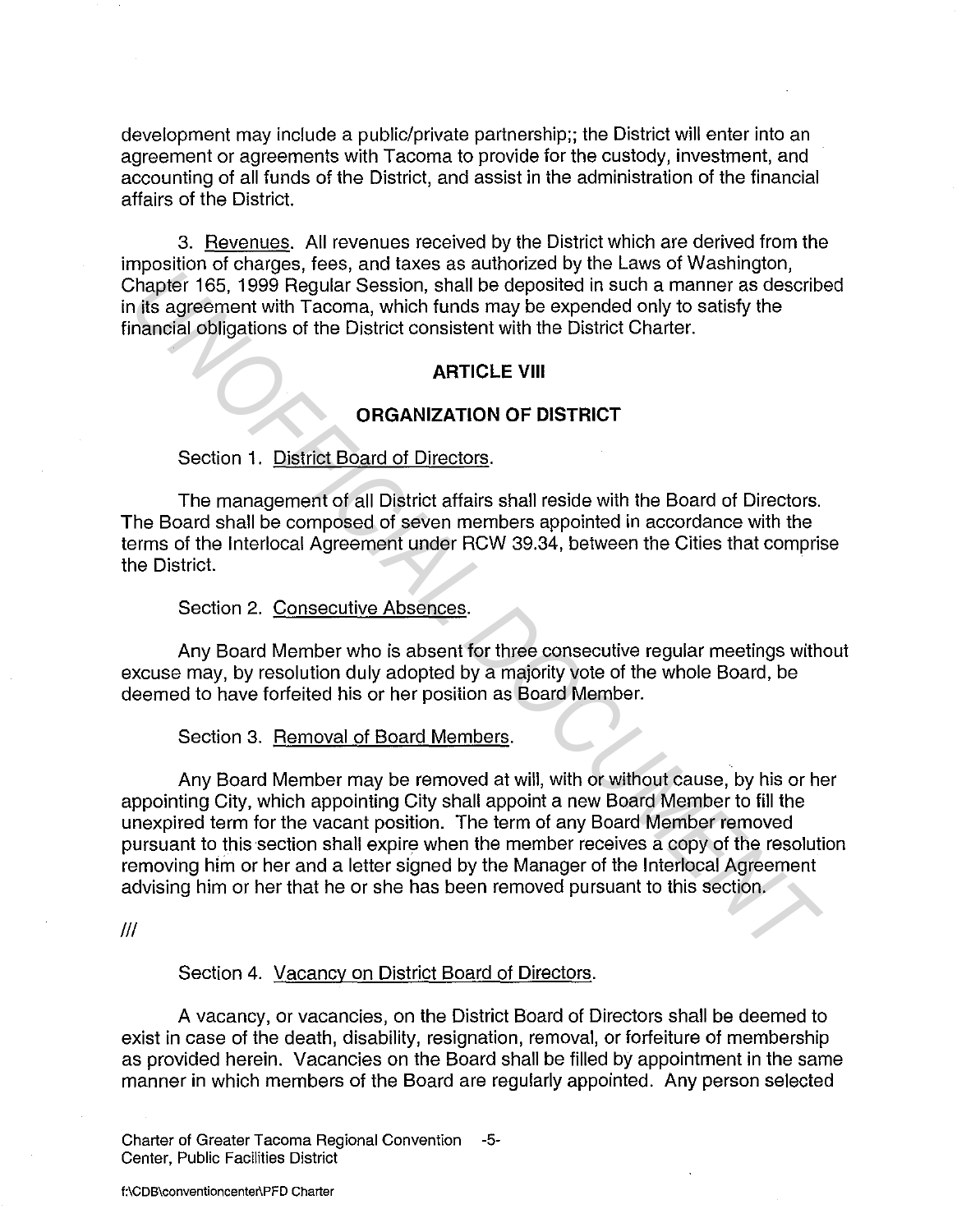to fill a vacancy on the Board shall serve the balance of the term of the person being replaced.

## Section 5. Duties of Board Members.

A general or particular authorization or concurrence of the Board by resolution shall be necessary for any of the following transactions:

(a) Transfer or conveyance of an interest in real estate other than a release of a lien or satisfaction of a mortgage after payment has been received or the execution of a lease;

(b) The contracting of debts, issuance of debentures, notes or bonds, and the mortgaging or pledging of District assets to secure the same;

(c) An action by the District as a surety or guarantor;

(d) All transactions in which the consideration provided or received by the District exceeds \$25,000, the performance by the District shall extend over a period of one year from the date of execution of an agreement therefor, or the District assumes duties to Tacoma, the State of Washington, or the United States;

(e) Adoption of an annual budget;

(f) Certification of annual audited financial statements and other reports and statements to be filed with the Manager of the lnterlocal Agreement as true and correct in the opinion of the District except as noted; and

(g) Such other transactions, duties and responsibilities as the Charter shall repose in the Members of the Board or require District participation by resolution.

Section 6. Voting Requirements/Quorum.

(a) Action, which requires Board approval, may only be authorized by a vote representing both a majority of the Board Members voting and not less than four members. Four voting members must be present at any regular or special meeting of the Board to comprise a quorum, and for the Board to transact any business. **UNDEREGANT THE CONSTRANT CONSTRANT CONSTRANT CONSTRANT CONSTRANT CONSTRANT CONSTRANT CONSTRANT CONSTRANT CONSTRANT CONSTRANT CONSTRANT CONSTRANT CONSTRANT CONSTRANT CONSTRANT CONSTRANT CONSTRANT CONSTRANT CONSTRANT CONSTR** 

(b) Proxy voting shall not be allowed.

(c) The adoption and amendment of bylaws shall require an affirmative vote of a majority of the Board's voting membership representing two-thirds of the Board Members voting on the issue and not less than four members.

Section 7. Right to Indemnification.

Charter of Greater Tacoma Regional Convention -6- Center, Public Facilities District

**f:\CDB\conventioncenter\PFD Charter**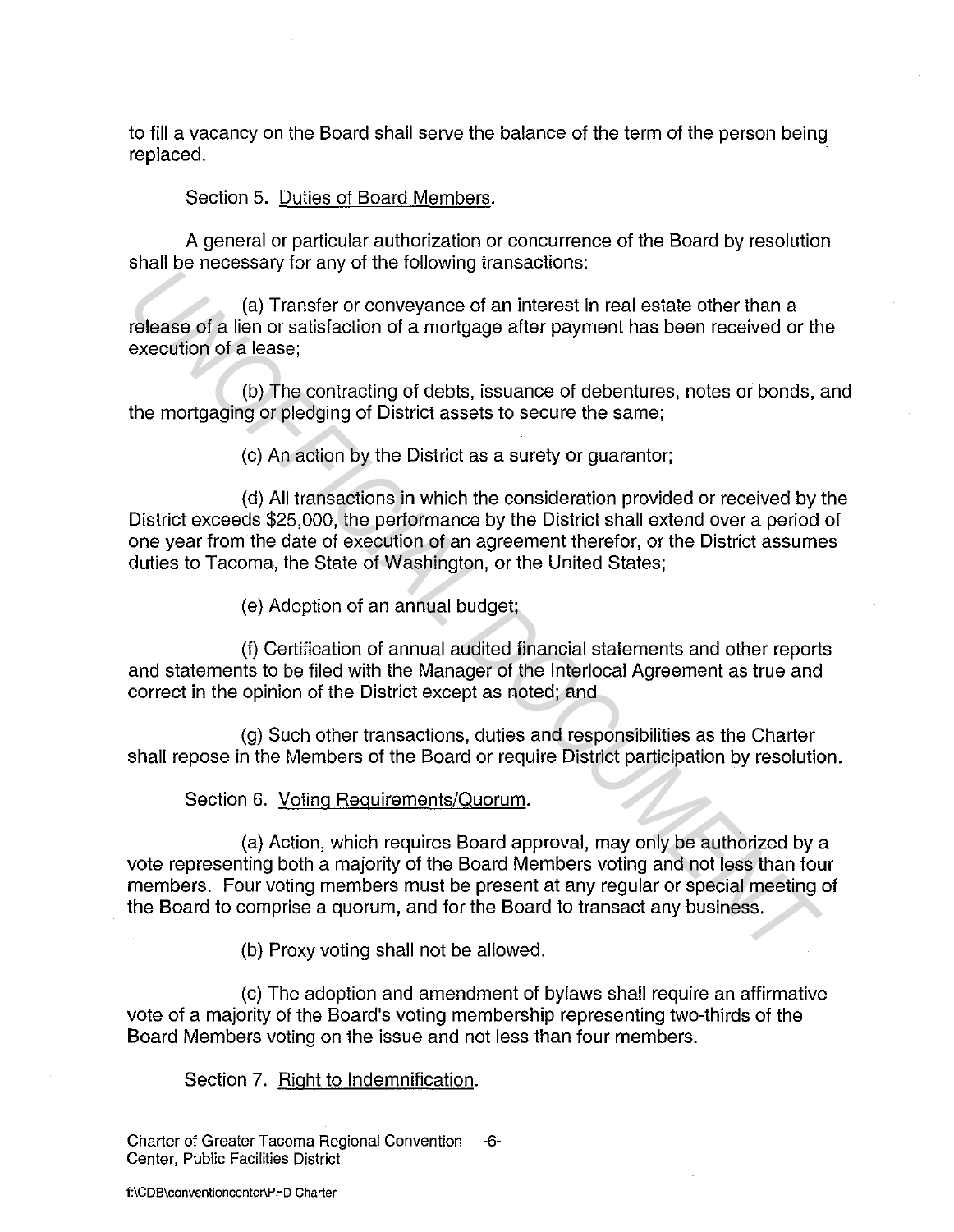Each person who was, or is, threatened to be made a party to or is otherwise involved (including, without limitation, as a witness) in any actual or threatened action, suit, or proceeding, whether civil, criminal, administrative, or investigative, by reason of the fact that he or she is or was an official of the District, whether the basis of such proceeding is alleged action in an official capacity as a director, trustee, officer, employee, or agent, or in any other capacity, shall be indemnified and held harmless by the District to the full extent permitted by applicable law as then in effect, against all expense, liability and loss (including attorneys' fees, judgments, fines, and amounts to be paid in settlement) actually and reasonably incurred or suffered by such person in connection therewith, and such indemnification shall continue as to a person who has ceased to be an official and shall inure to the benefit of his or her heirs, executors, and administrators; provided, however, that except as provided in this section, with respect to proceedings seeking to enforce rights to indemnification, the District shall indemnify any such person seeking indemnification in connection with a proceeding (or part thereof) initiated by such person only if such proceeding (or part thereof) was authorized by the District Board of Directors; provided, further, the right to indemnification conferred in this section shall be a contract right and shall include the right to be paid by the District the expenses incurred in defending any such proceeding in advance of its final disposition; provided, however, that the payment of such expenses in advance of the final disposition of a proceedings shall be made only upon delivery to the District of an undertaking, by or on behalf of such official, to repay all amounts so advanced if it shall ultimately be determined that such official is not entitled to be indemnified under this section or otherwise. **Experise, liability** and loss (including attomess) experise, interest and a mode in settlement) actually and described by such person in section therewith, and such intered in settlement of such person in connection there

Provided, further, that the foregoing indemnity shall not indemnify any person from or on account of:

(a) Acts or omissions of such person finally adjudged to be intentional misconduct or a knowing violation of law; or

(b) Any transaction with respect to which it was finally adjudged that such person personally received a benefit in money, property, or services to which such person was not legally entitled.

If a claim under this section is not paid in full by the District within 60 days after a written claim has been received by the District, except in the case of a claim for expenses incurred in defending a proceeding in advance of its final disposition, in which case the applicable period shall be 20 days, the claimant may at any time thereafter bring suit against the District to recover the unpaid amount of the claim. The claimant shall be presumed to be entitled to indemnification under this section upon submission of a written claim (and, in an action brought to enforce a claim for expenses incurred in defending any proceeding in advance of its final disposition, where the required undertaking has been tendered to the District), and thereafter the District shall have the burden of proof to overcome the presumption that the claimant is so entitled. Neither the failure of the District to have made a determination prior to the commencement of such action that indemnification of or reimbursement or advancement of expenses to

Charter of Greater Tacoma Regional Convention -7- Center, Public Facilities District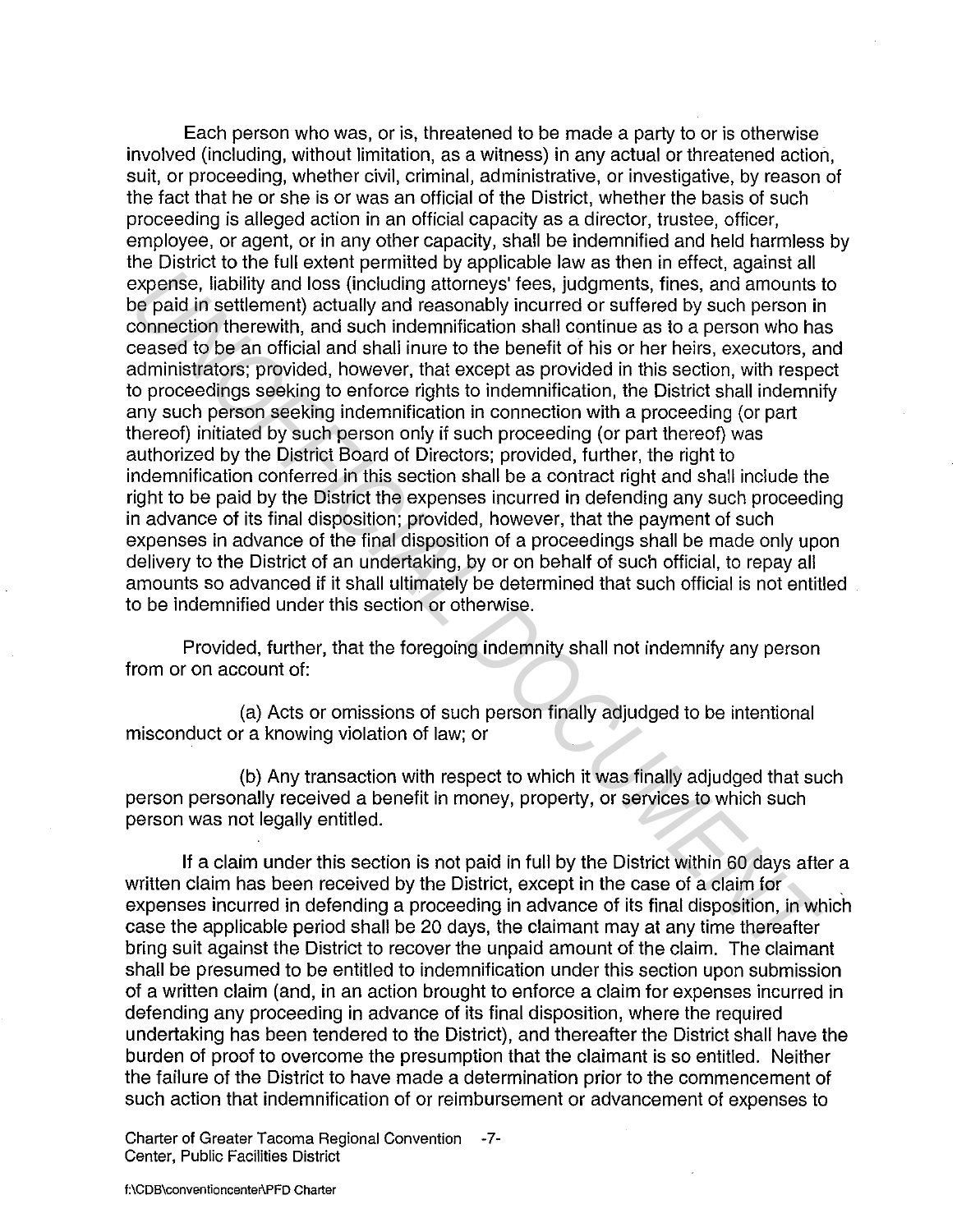the claimant is proper nor a determination by the District that the claimant is not entitled to indemnification or to the reimbursement or advancement of expenses shall be a defense to the action or create a presumption that the claimant is not so entitled.

The right of indemnification and the payment of expenses conferred in this section shall not be exclusive of any other right which any person may have or hereafter acquire under any statute, provision of the Charter, Bylaws, any agreement, or otherwise.

The District may maintain insurance, at its expense, to protect itself and any director of the District against any expense, liability, or loss whether or not the District would have the power to indemnify such person against such expense, liability, or loss.

#### Section 8. Conflict of Interest and Code of Ethics.

No member of the Board shall have an ownership interest in real property located within the Convention Center site. Members of the District Board of Directors and the District's staff shall be subject to RCW 42.52.

# **ARTICLE IX**

# **OFFICERS OF DISTRICT**

## Section 1. Tenure of Officers.

The members shall elect from among themselves the following District officers: President, Treasurer and Secretary. The President and the Treasurer may not be the same person. The term of any officer shall expire at such time as such officer's membership on the Board ceases or terminates, or at such sooner time as the term of office expires and the office has been filled by appointment or reappointment. **CONSTRANT CONSTRANT CONSTRANT CONSTRANT CONSTRANT CONSTRANT CONSTRANT CONSTRANT CONSTRANT (IT AND CONSTRANT)** (IT A DESPRET (IT AND CONSTRANT) (IT AND CONSTRANT) (IT AND CONSTRANT OF THE DISTRICT ONCE INTO SEVERE THE CONS

Section 2. Duties of Officers.

Ill

The officers of the District shall have the following duties:

(a) President. Subject to the control of the District Board of Directors, the President shall have general supervision, direction, and control of the business and affairs of the District. On matters decided by the District, unless otherwise required under the lnterlocal Agreement or by this Charter, the signature of the President alone is sufficient to bind the corporation.

(b) Treasurer. The Treasurer shall receive and faithfully keep all funds of the District and deposit the same in such accounts as may be designated by the District Board of Directors. The Treasurer shall discharge such other duties as prescribed by the District Board of Directors. Before taking office, the Treasurer shall file a bond in an

Charter of Greater Tacoma Regional Convention -8- Center, Public Facilities District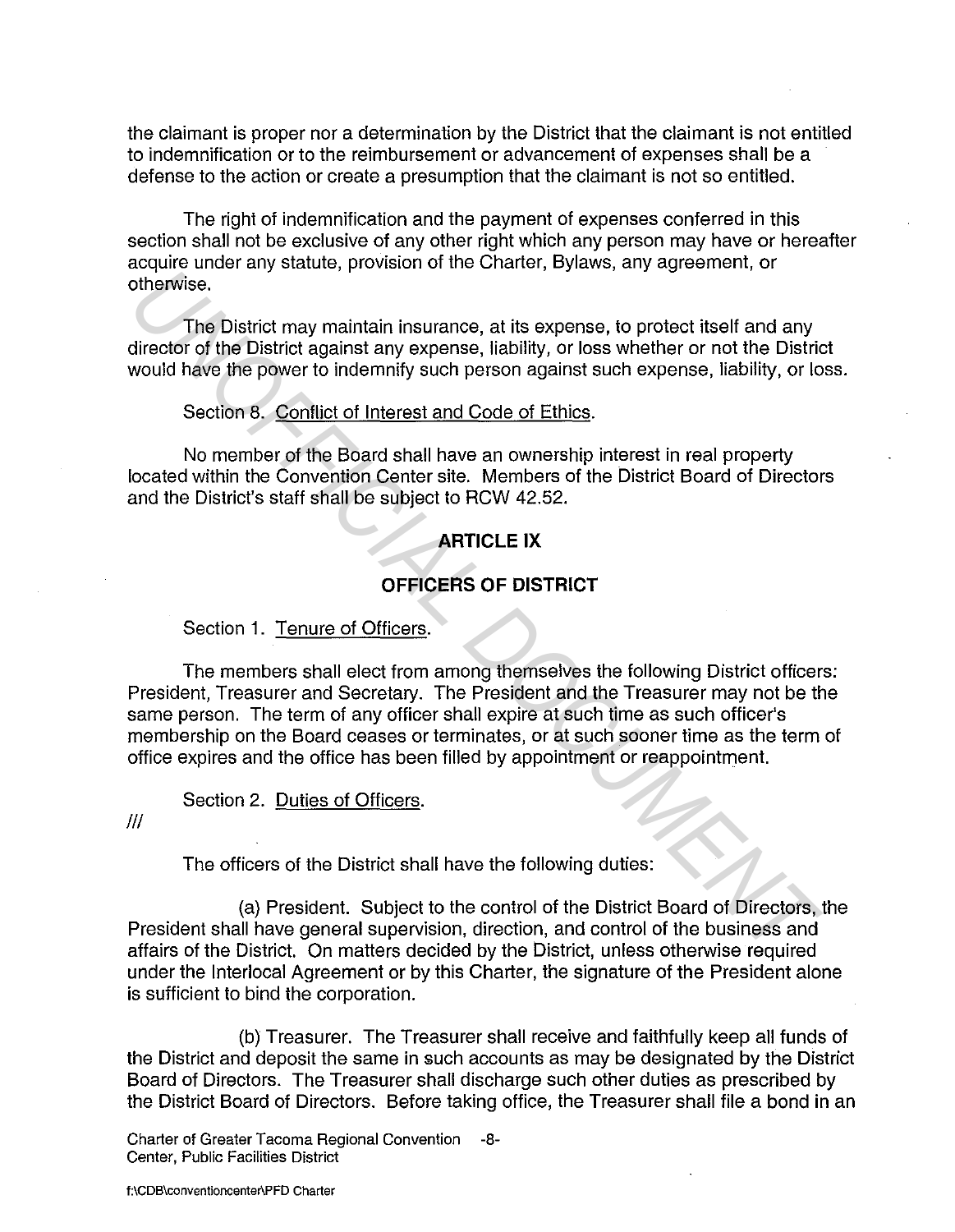amount determined by the District with the Secretary of the District, and shall continue in office only so long as such bond continues in effect.

(c) Secretary. The Secretary shall keep or authorize others to keep a full and complete record of the meetings of the District Board of Directors, committees when acting on behalf of the Board and to the extent they are separate, and the meetings of the officers with appropriate minutes; shall keep the seal of the District and affix the same to such papers and such instruments as may be required in the regular course of business; shall make service of such notices as may be necessary or proper; shall supervise the keeping of the books and other records, ledgers, and other written documents comprising the business and purpose of the District; and shall discharge such other duties as pertain to the office as prescribed by the District Board of Directors.

## Section 3. Incapacity of Officers.

In the event the Secretary is unable to perform the duties of the office due to illness, death, or other incapacity, the President of the District is authorized to perform such duties without further authorization; and, if the President is unavailable, the Treasurer is also authorized to perform such duties of the Secretary without further authorization. If the Treasurer or the President is the officer who is incapacitated, the Secretary shall be authorized to perform such duties without further authorization. However, the Treasurer is not authorized to perform the duties of the President, nor is the President authorized to perform the duties of the Treasurer. Matrix the same to such papers and such instruments as may be required in the regulating this assess; shall make sevide of such indications as may be required in the regulation shall supervise the keeping of the books and

# **ARTICLEX**

# **COMMENCEMENT OF DISTRICT**

The District shall come into existence and be authorized to take action at such time as this Charter is approved by the legislative authorities of the Cities that comprise the District and each Board Member has been duly appointed.

## **ARTICLE XI**

#### **CONSTITUENCY**

There shall be no constituency of the District.

#### **ARTICLE XII**

#### **AMENDMENTS TO BYLAWS/CHARTER**

Any Board Member may propose an amendment to the Bylaws (which may consist of a new set of Bylaws) at any meeting (regular or special) of which 30 days'

Charter of Greater Tacoma Regional Convention -9- Center, Public Facilities District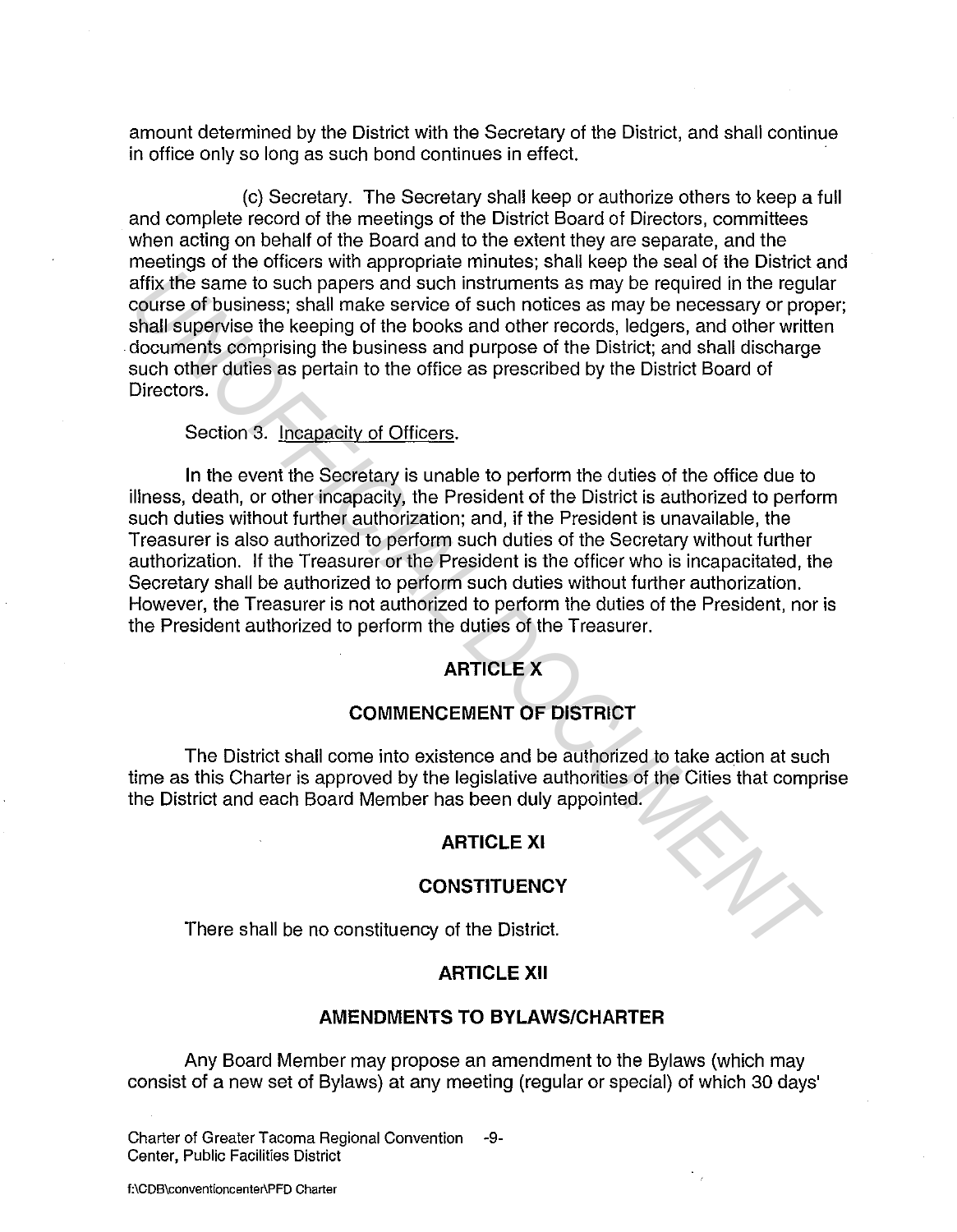advance notice has been given. Resolutions of the District Board of Directors approving amendments to the Bylaws by unanimous vote may be implemented at such time as selected by the District Board of Directors in the Resolution without further action. Resolutions approving amendments to the Bylaws with less than a unanimous vote cannot take effect until ten days after filing with the Manager of the lnterlocal Agreement. The President of the District shall file such resolution within three days of its adoption.

In any event, copies of the amendments shall be filed with the Manager of the lnterlocal Agreement as a public record.

The District Board of Directors may recommend to the Cities specific changes to the Charter; however, the Charter may only be amended by mutual agreement authorized pursuant to a resolution or ordinance of the legislative bodies of the Cities.

## **ARTICLE XIII**

## **MISCELLANEOUS**

#### Section 1. Public Records.

The public shall have access to records and information of the District to the extent as may be required by applicable laws; however, to the extent not required by law, the financial information submitted to the District by a private applicant for a loan shall not be available for public inspection, unless such disclosure is consented to by the District or the affected private party,

Section 2. Public Meetings.

Meetings of the District shall be open to the public as required by state law, and any special meetings shall be called and held in accordance with Section 11, Chapter 250, Laws of 1971, Extraordinary Session, and any subsequent amendments thereto. Members or designees of the legislative authorities of the Cities that comprise the District are entitled to appear in person or by representative and speak at any meeting of the District called and held pursuant to law. **Uniterate**<br>
In any event, copies of the amendments shall be filed with the Manager of the<br>
Interiorsal Agreement as a public record.<br>
The District Board of Directors may recommend to the Clities specific change<br>
the Chart

Notice of meetings and proposed agendas shall be transmitted to the Manager of the lnterlocal Agreement or his or her designee. The books and records of the District and agreements or contracts entered into by the District shall be available for inspection by the Manager of the lnterlocal Agreement or his or her designee or other authorized official of the Cities that comprise the District, and such documents shall be open for inspection by the public to the extent required by applicable laws, or as may be directed by the Manager of the lnterlocal Agreement.

Section 3. Audits, Dissolutions, Etc.

Charter of Greater Tacoma Regional Convention -10- Center, Public Facilities District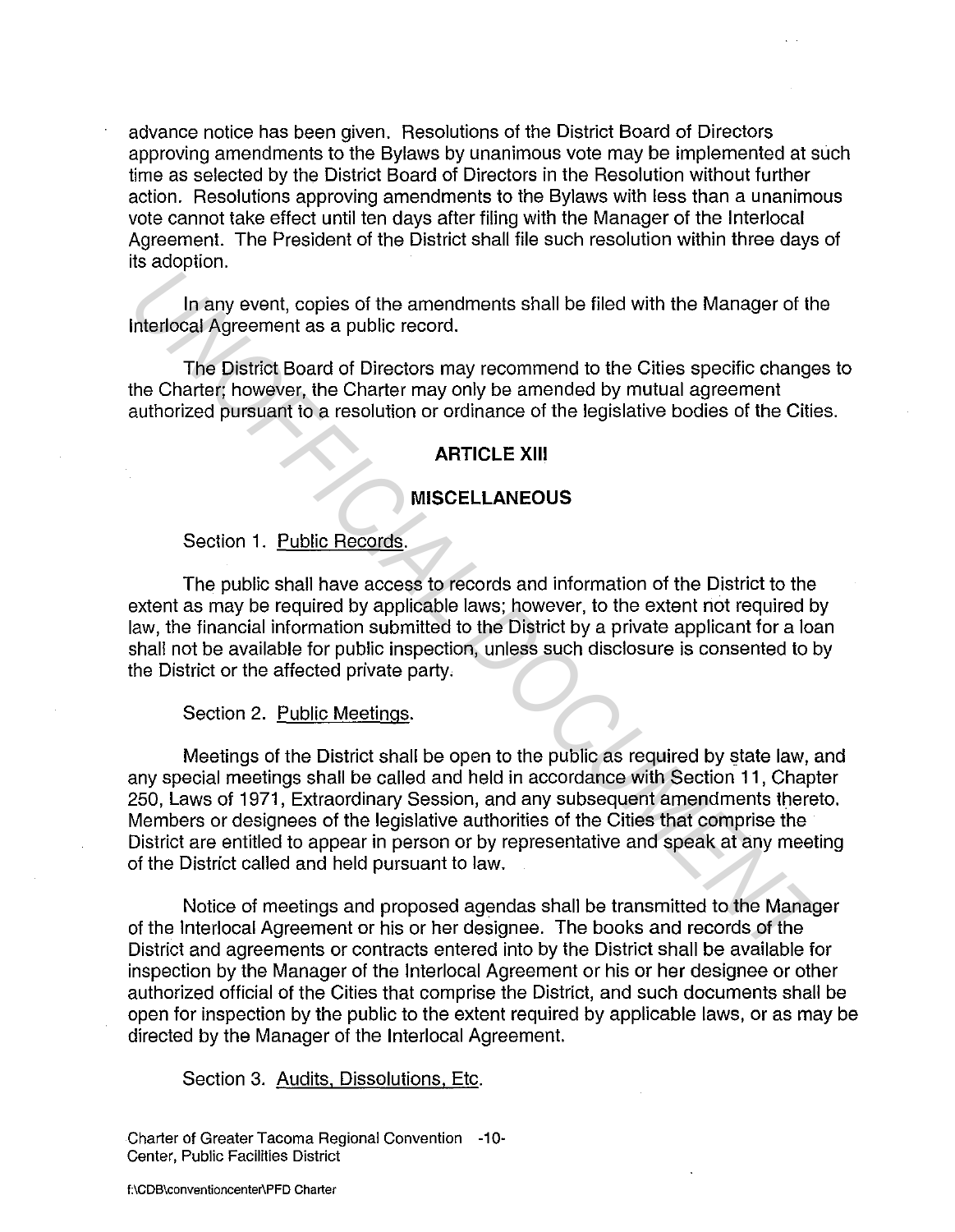Unless waived by the Manager of the lnterlocal Agreement, the District shall submit to the Manager of the lnterlocal Agreement, on or before December 31, a report of its activities for the preceding calendar year, which report shall include a complete financial statement setting forth its assets, liabilities, income, and operating expense as of the end of such calendar year; as well as such other reports required by applicable state and federal laws, applicable ordinances, and by the Manager of the lnterlocal Agreement. The District, by a majority vote of the Board in attendance at a regular or special meeting, may authorize an audit of the finances of the District. Such an audit shall be an expense of the District authorized to be paid from the revenues available to the District.

Section 4. Operations.

The District shall establish by resolution approved by the Manager of the lnterlocal Agreement procedures for the receipt, payment and investment of District funds. Such procedures may be amended by District resolution, subject to the approval of the Manager of the lnterlocal Agreement.

Section 5. Nonexclusive Charter.

This Charter is nonexclusive and does not preclude the granting of other charters by the Cities that comprise the District to establish additional public corporations.

Section 6. Manager of the lnterlocal Agreement or His or Her Designee.

The term "Manager of the lnterlocal Agreement," or his or her designee as used in this Charter, shall mean the Manager of lnterlocal Agreement designated in the lnterlocal Agreement creating the District, any successor official, and any other person authorized to act in his or her stead. Frocid meeting, may authorize an audit of the finances of the District. Such an audit the Bishall be an expense of the District and notice the District. Such an audit the District substant the District substant the Distric

This Charter is APPROVED and ISSUED as of this <u>see</u>day of \_\_\_\_\_\_ , 1999.

> Approved this \_\_\_\_\_ day of , 1999, as authorized by District Board Resolution  $\mathsf{No.}$

President, District

ATTEST:

**Secretary** 

Charter of Greater Tacoma Regional Convention -11- Center, Public Facilities District